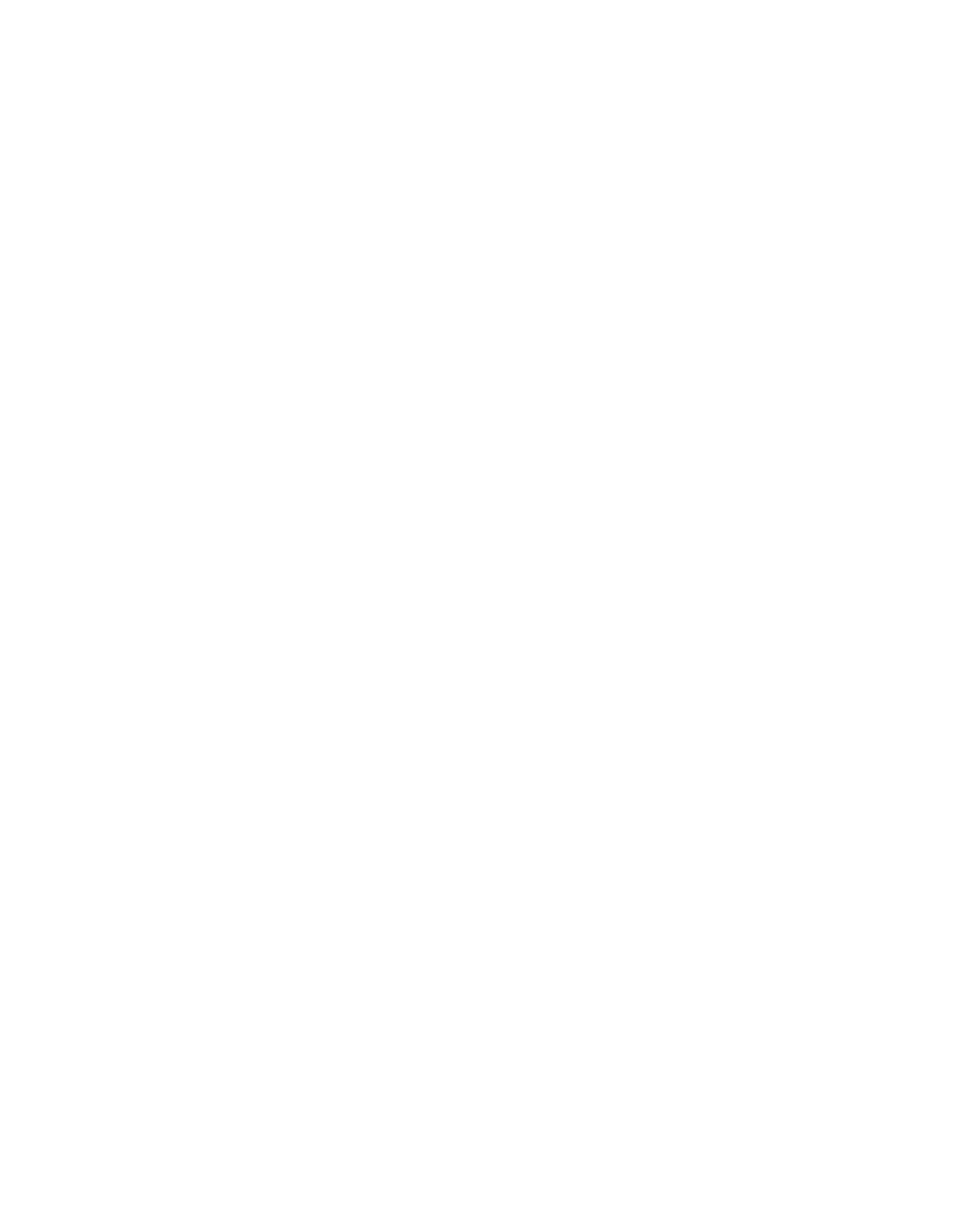

2011

# **Contents**

|     |                                                           | Page. 4  |
|-----|-----------------------------------------------------------|----------|
|     |                                                           | Page. 5  |
| 1.  | IMPUNITY IN CASES OF HUMAN RIGHTS VIOLATIONS              | Page. 9  |
|     | <b>COMMITTED BY STATE AND NON-STATE ACTORS</b>            |          |
| 1.1 |                                                           | Page. 9  |
| 1.2 |                                                           | Page. 11 |
|     |                                                           | Page. 11 |
|     |                                                           | Page. 11 |
|     |                                                           | Page. 12 |
| 2.  | THE CRIMINALISATION AND STIGMATISATION                    | Page. 14 |
|     | OF HUMAN RIGHTS DEFENDERS                                 |          |
| 2.1 | PATTERNS AND LEGAL INSTRUMENTS USED TO CRIMINALISE        | Page. 14 |
|     | AND STIGMATISE HRDS IN HONDURAS                           |          |
|     | 2.1.1 CRIMINALISATION OF SOCIAL PROTEST AND               | Page. 14 |
|     | THE DISPROPORTIONAL USE OF VIOLENCE                       |          |
|     |                                                           | Page. 15 |
|     | 2.1.3 NEW LEGAL INSTRUMENTS TO CRIMINALISE AND STIGMATISE | Page. 17 |
|     | 2.1.4 PUBLIC STATEMENTS AGAINST HUMAN RIGHTS DEFENDERS    | Page. 18 |
| 3.  | LACK OF IMPLEMENTATION OF PROTECTION MECHANISMS           | Page. 20 |
|     | <b>FOR HUMAN RIGHTS DEFENDERS</b>                         |          |
| 3.1 | THE PROTECTION OF HUMAN RIGHTS DEFENDERS                  | Page. 20 |
| 3,2 | INTERNATIONAL PROTECTION MECHANISMS                       | Page. 20 |
|     | <b>FOR HUMAN RIGHTS DEFENDERS</b>                         |          |
|     | 3.2.1 APPLYING AND IMPLEMENTING PRECAUTIONARY MEASURES    | Page. 21 |
|     | <b>OF THE IACHR</b>                                       |          |
|     | 3.2.2 THE EUROPEAN UNION GUIDELINES ON                    | Page. 23 |
|     | <b>HUMAN RIGHTS DEFENDERS</b>                             |          |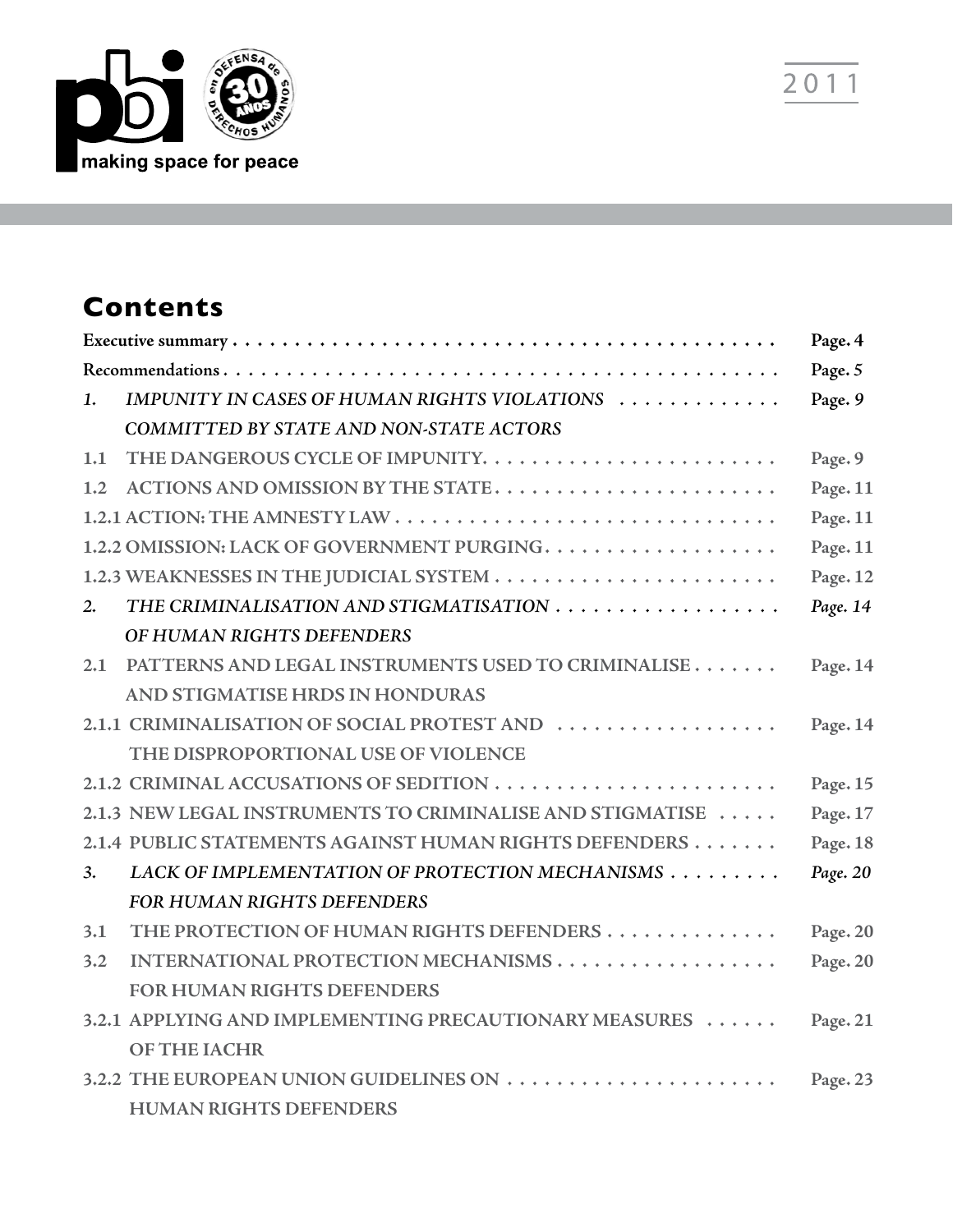## **Report of Short-term Mission to Honduras: The situation of Human Rights Defenders**

#### **Executive summary**

Since the coup d'état in Honduras on June 28, 2009, Peace Brigades International (PBI) has followed the deteriorating security situation for human rights defenders (hereinafter HRDs) in that country with increasing concern. In July of 2010, PBI received a formal petition from the National Human Rights Platform of Honduras, requesting that the organisation establish an international accompaniment and observation project in the country as a result of the lack of guarantees of protection for those persons working to defend human rights. PBI decided to form a group of international observers who would carry out a short-term mission to Honduras. The mission lasted three weeks and took place during May 2011.

#### **PBI MISSION OBJECTIVES IN HONDURAS**

- **1) meet and become familiar with human rights organisations;**
- **2) provide moral support to human rights defenders;**
- **3) meet with the international community, international aid agencies, and the diplomatic corps;**

# **4) publish a report highlighting the organisation's concerns and the needs in terms of protection and**

#### **international accompaniment.**

The group of observers sent by PBI met with a diverse group of social organisations, campesino movements, trade unionists, and communications activists in Tegucigalpa, San Pedro Sula, the Bajo Aguan region, the Atlantic Coast, Siria Valley, Zacate Grande, La Esperanza and Siguatepeque. Additionally, the mission met with the diplomatic community in Tegucigalpa, the European Union Delegation, the Office of the United Nations High Commissioner for Human Rights, the G-16<sup>1</sup>, international aid organisations and the Special Prosecutor for Human Rights. PBI would like to express its deep concern for the systematic violation of human rights (civil and political, as well as economic, social, cultural, and the collective rights of indigenous and garifuna peoples) that the mission observed during its time in the country. In the relatively short duration of our visit, at least five human rights defenders were assassinated (a journalist<sup>2</sup>, a campesino<sup>3</sup> leader<sup>4</sup>, and three members of campesino movements<sup>5,6</sup>, ), there was an attempted raid on the regional office of a national women's organisation<sup>7</sup>, five indigenous youths were assaulted during a community event $^{\rm 8}$ , and peaceful demonstrations against the event Honduras Open for Business were violently repressed $^{\rm 9}$  Since the mission's visit ended, the violence and persecution against human rights defenders has continued10.

- 1 The group of the 16 countries who provide the most international aid to Honduras.
- 2 "Urgente: asesinan a periodista en Morazán, Yoro", FIAN Honduras, 11 May 2011, http://www.fian.hn/v1/index.php?option=com\_k2&view=item&id=511: urgente-asesinan-periodista-en-moraz%C3%A1n-yoro&Itemid=4.
- 3 Campesino refers to a small-scale farmer or agricultural worker.
- 4 "Acribillan a dirigente de la ANACH", Tiempo, 18 May 2011, http://www.tiempo.hn/sucesos/item/8487-acribillan-a-dirigente-de-la-anach.html.
- 5 "Honduras Bajo Aguán: Otros dos campesinos asesinados", FIAN Honduras, May 2011, http://www.fian.hn/v1/index.php?option=comk2&view=item&id =510:honduras-bajo-agu%C3%A1n-otros-dos-campesinos-asesinados&Itemid=4.
- 6 "Paramilitares de Miguel Facussé asesinan a campesino en el valle del Aguán", FIAN Honduras, 17 May 2011, http://www.fian.hn/v1/index.php?option= com\_k2&view=item&id=522:paramilitares-de-miguel-facuss%C3%A9-asesinan-a-campesino-en-el-valle-del-agu%C3%A1n&Itemid=4.
- 7 Interview with Women's Rights Centre, San Pedro Sula section, 10 May 2011.
- 8 "COPINH: Denuncia agresión del ejército contra jóvenes miembros de la organización", Civic Council of Popular and Indigenous Organisations in Honduras, 14 May 2011, http://www.copinh.org/leer.php/3332854.
- 9 "Brutal Repression and Backroom Deals in Honduras", Food First, 7 May 2011, http://www.foodfirst.org/en/node/3419.
- 10 See exemplary cases in this document: "Journalist assassinations not investigated", "Assassinations and Militarisation in the Bajo Aguán", and " The Environmental Committee of Siria Valley".

#### *The situation of human rights defenders*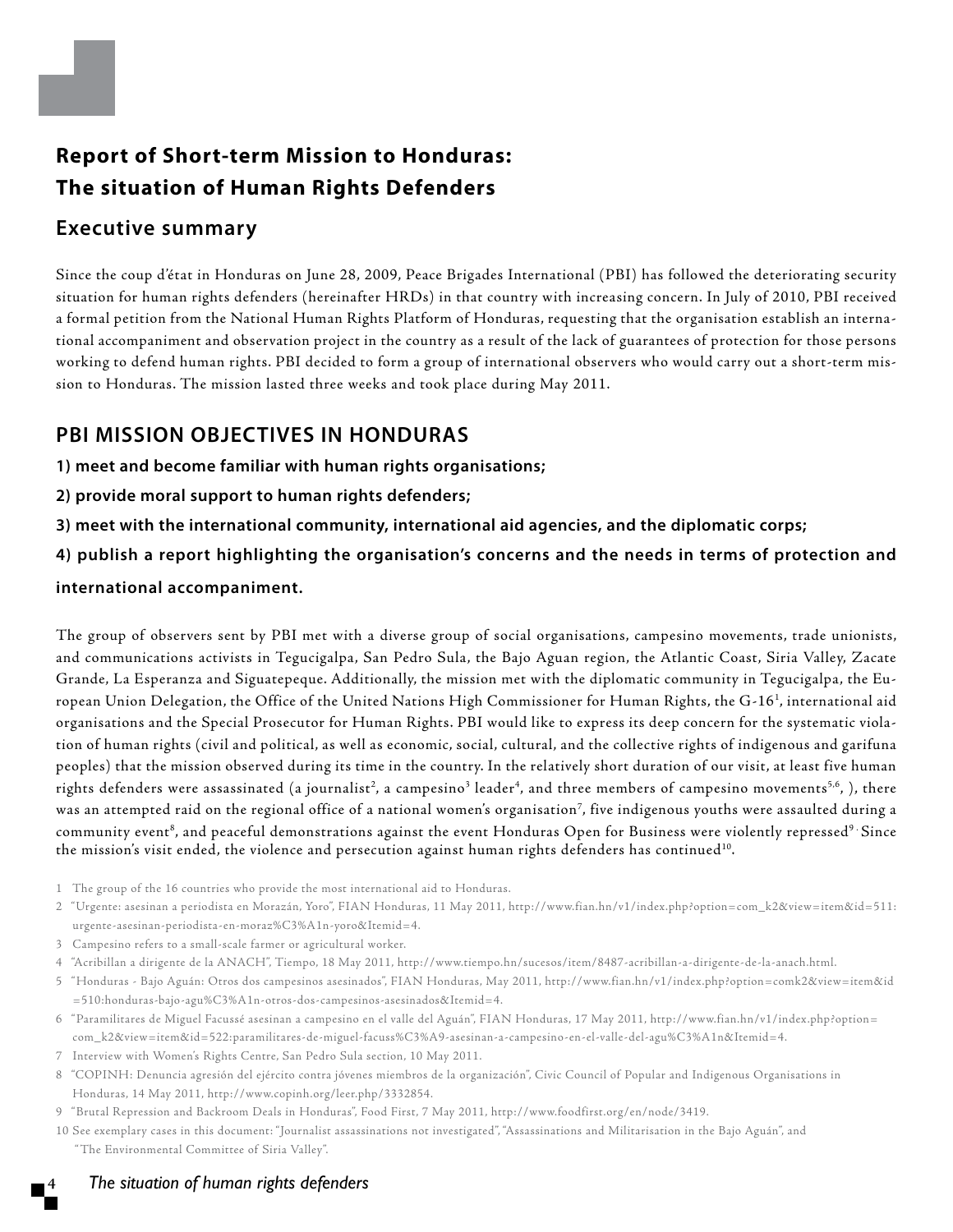

**With this report, PBI hopes to contribute to the documentation and publicising of the critical situation for human rights defenders (HRDs) in Honduras11,** from our vantage point as an international accompaniment and observation organisation with 30 years of experience working on the subject of protection for human rights defenders in Latin America and on other continents.

**This report highlights the principal risk factors that jeopardise the lives of HRDs, their families and their communities, in addition to impeding their work in defence of human rights in their country.** What follows is an analysis of the three risk factors identified within the current socio-political context of Honduras:

#### **1. Impunity in cases of human rights violations committed by state and non-state actors;**

- **2. Criminalisation and stigmatisation of human rights defenders;**
- **3. Inefficient implementation of protection measures and mechanisms.**

The report looks at exemplary cases that illustrate these risks and their effect on the work of HRDs, emphasising patterns of harassment that continue against them. Additionally, the report makes recommendations to the international community about how they can better support the work of HRDs who find themselves under constant pressure.

It is the organisation's sincere hope that these observations are helpful in the future monitoring and evaluation of the situation for human rights defenders in Honduras. PBI greatly appreciates the willing and generous collaboration of all the organisations, individuals, and communities with whom the mission had the pleasure of meeting, and whose experiences, analysis, and hopes were indispensable in the writing of this report.

#### **Recommendations**

#### **1. When attempting to address the high rate of impunity that Honduran human rights defenders face, the international community should:**

- Remind the Honduran State of its responsibility to properly investigate all complaints of human rights violations, prosecute those accused of such violations, and compensate the victims.
- Remind the Honduran State that it must guarantee judicial independence, as called for by Honduran civil society, in order to combat impunity and as a basic democratic principal and obligation of countries belonging to the Organisation of American States<sup>12</sup>.
- Monitor the principal of judicial independence—both the regulatory framework that governs it, and compliance with the guarantees and the fundamental rights that accompany judicial independence in order to combat and reverse the patterns of impunity that exist in the country.
- Encourage the Honduran State to implement effective mechanisms to resolve disputes over land rights and titles, labour rights, environmental rights and collective rights such as the right to prior consultation, and ensure that human rights de fenders do not become targets of intimidation and aggression as a result of their involvement in these disputes.
- Ensure that technical and financial support provided by different international organisations and governments to the Hon

<sup>12</sup> Inter-American Democratic Charter, Organization of American States, adopted by the General Assembly at its special session held in Lima, Peru, on September 11, 2001, Article 3 and 4.



<sup>11</sup> The United Nations Declaration on Human Rights Defenders recognises that all people have the right, "individually or collectively, to promote and procure the protection of human rights and fundamental freedoms at the national and international levels". As such, PBI recognises a broad definition of the term human rights defender and includes all persons, groups, organisations, peoples or communities that work in defence of civil and political rights, economic, social and cultural rights, and collective rights as peoples or communities.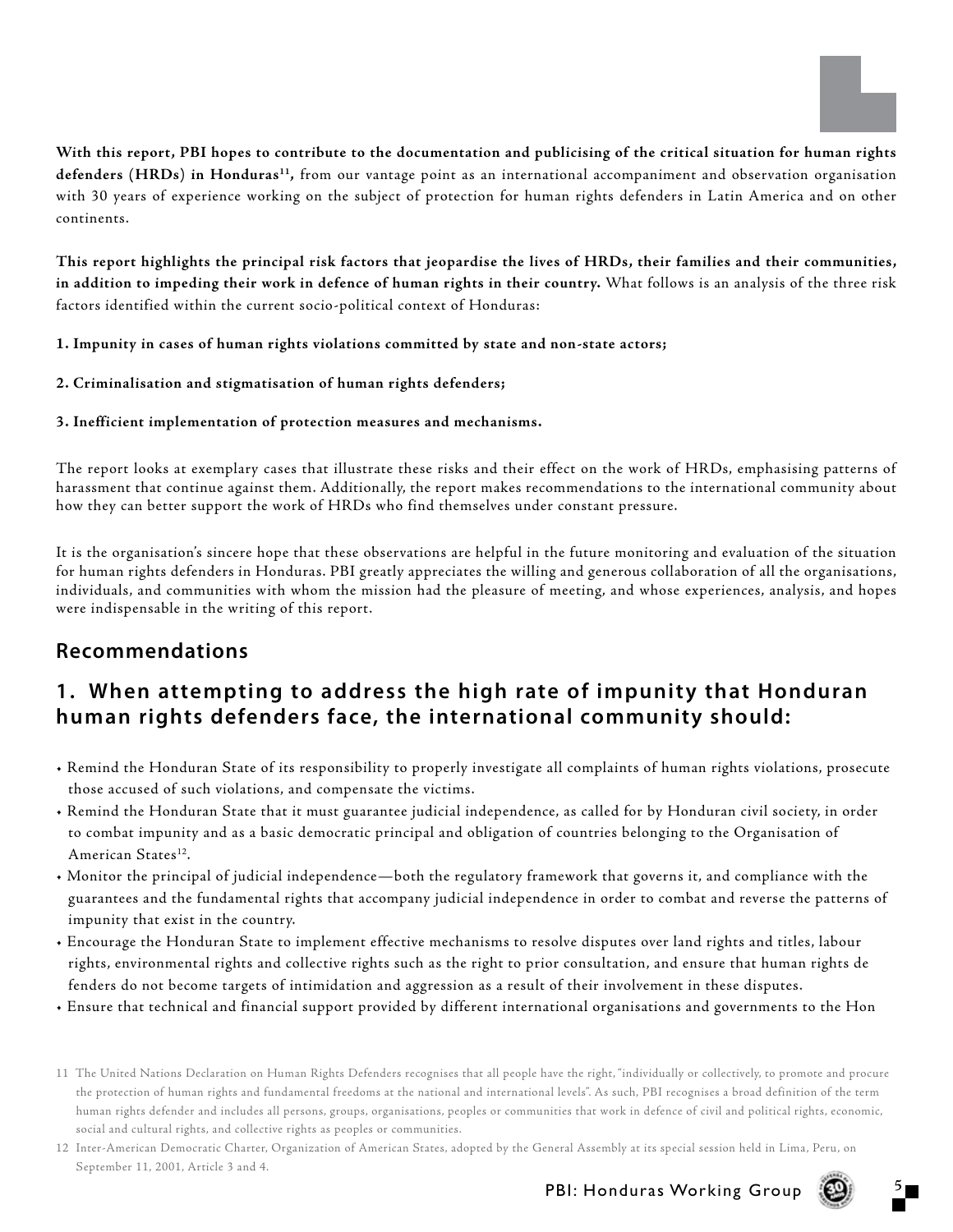duran State and private companies with headquarters based in the cooperating State fully respect and comply with human rights standards.

• Support the creation of an independent monitoring and investigative body of the United Nations to dismantle paramilitary forces, illegal groups, and clandestine structures.

### **2. With regards to the criminalisation and stigmatisation that human rights defenders in Honduras have reported, the international community should:**

- Encourage the Honduran State to ensure that the criminal justice system is not used to the detriment of members of social and human rights organisations, nor to harass or restrict their legitimate activities in defence of human rights and in denouncing violations thereof.
- Urge the Honduran State to respect the work of human rights defenders, and publicly recognise their right to do this work without the risk of intimidation or discrimination against them, their families, organisations, or communities.
- Make public statements that recognise the legitimate work of human rights defenders in Honduras, especially in cases where they are being stigmatised for their work in defence of human rights.
- Monitor and follow-up on the recommendation of the Office of the High Commissioner for Human Rights which calls on the Honduran State to review national legislation in order to ensure that it is coherent with international standards, specifically the crimes of sedition and illicit protests, and those laws that could impede freedom of expression $^{13}$ .

#### **3. The international community plays a fundamental role in the protection of human rights defenders. Therefore it should:**

- Recommend that Honduran State include a special program for the protection of human rights defenders as part of the currentinitiative to create a National Action Plan for Human Rights.
- Support the creation of an independent and universally recognised database and human rights monitoring system in consultation with Honduran civil society, with the goal of collecting, systematising and publishing cases of human rights violations.
- Urge the Honduran State to implement the recommendations of the Inter-American Commission on Human Rights in the Preliminary Observations of its visit to Honduras, 15 to 18 May 2010<sup>14</sup> and the recommendations of the United Nations Office of the High Commissioner for Human Rights from its report published on 3 March 201015.

#### **To the United Nations System:**

- Establish an official office of the United Nations Office of the High Commissioner for Human Rights in Honduras in order to increase protection for human rights defenders, and to enhance monitoring activities regarding their security.
- Program visits to the rural regions highlighted in this report as part of the agenda of the in loco visit of the United Nations Special Rapporteur on the Situation of Human Rights Defenders, Ms. Margaret Sekaggya, planned for this coming September 2011.

<sup>13 &</sup>quot;Report of the United Nations High Commissioner for Human Rights on the violations of human rights in Honduras since the coup d'état on 28 June 2009", para. 84, U.N. Doc. A/HRC/13/66, 3 March 2010, http://daccess-dds-ny.un.org/doc/UNDOC/GEN/G10/117/00/PDF/G1011700. pdf?OpenElement.

<sup>14 &</sup>quot;Preliminary observations of the Inter-American Commission on Human Rights on its visit to Honduras on May 15-18, 2010", OEA/Ser.L/V/II, Doc. 68, 3 June 2010.

<sup>15</sup> Ibíd. 13.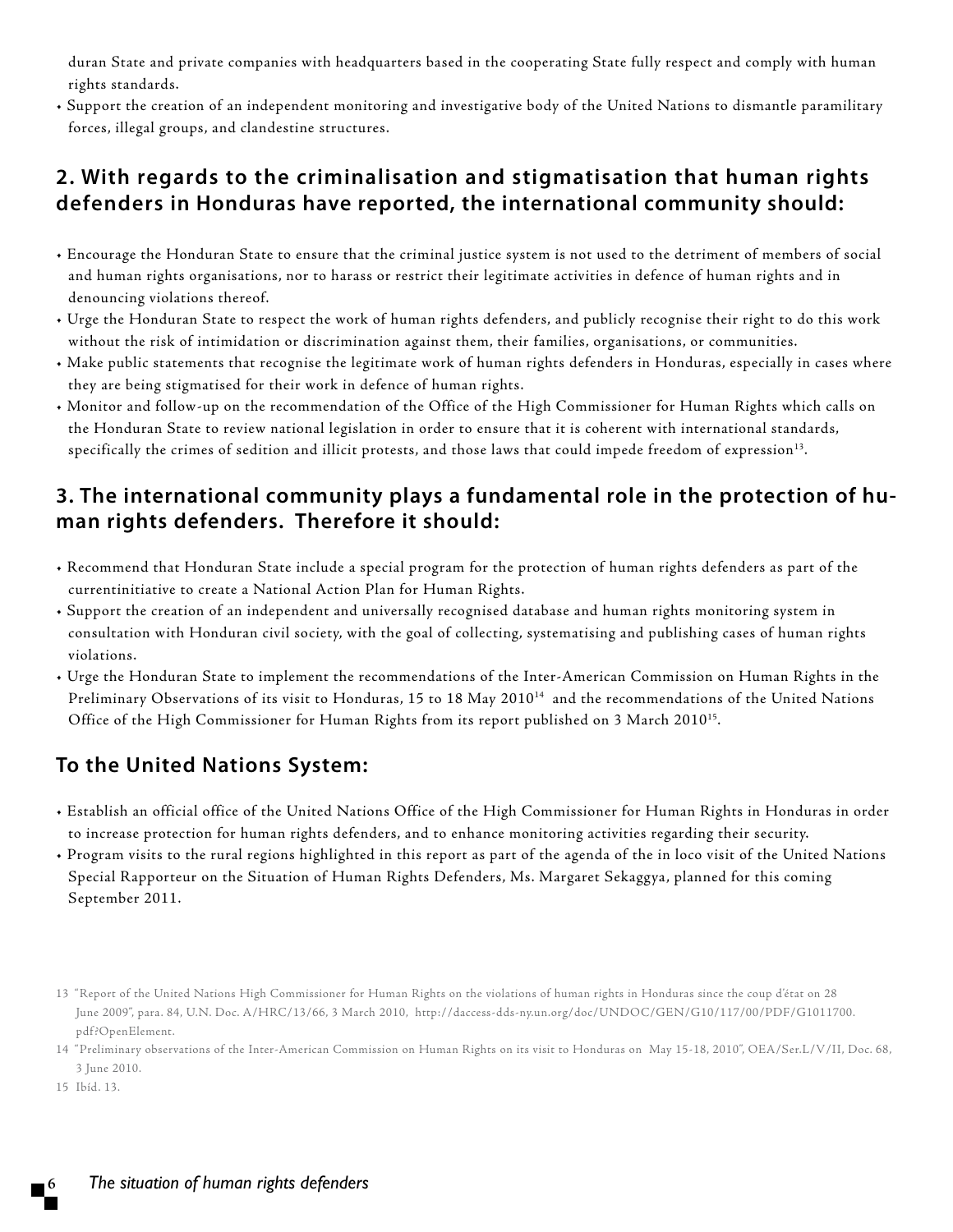#### **To the Organisation of American States and Member States thereof:**

- Urge and proactively support the permanent monitoring of the human rights situation in Honduras through the Inter- American Commission on Human Rights, promoting in loco visits at least once per year.
- Remind the Honduran State that as a Member State of the OAS and as a State Party to the American Convention on Human Rights it has a responsibility, recognized by the General Assembly of the OAS, to follow-up on the recommendations of the Inter-American Commission on Human Rights including precautionary measures<sup>16</sup>.
- Insist that the Honduran State establish an effective mechanism to protect human rights defenders, and effectively implement of the precautionary measures granted by the Inter-American Commission on Human Rights.

#### **To the Inter-American Commission on Human Rights:**

- Take into account the invitations that the Honduran State presents to the Inter-American System, in particular in relation to in loco visits of the Rapporteur on Human Rights Defenders, Commissioner José de Jesús Orozco Henríquez, and promote an in loco visit as soon as possible.
- Urge the Honduran State to create a fund specifically to cover the security costs of the beneficiaries of precautionary measures and implement these measures in an appropriate form and in agreement with the beneficiaries (for example, that beneficiaries have independent or unarmed options for security).
- Remind the Honduran State that as a Member State of the OAS and as a State Party to the American Convention on Human Rights it has a responsibility, recognized by the General Assembly of the OAS, to follow-up on the recommendations of the Inter-American Commission on Human Rights including precautionary measures .
- Insist that the Honduran State establish an effective mechanism to protect human rights defenders, and effectively implement of the precautionary measures granted by the Inter-American Commission on Human Rights.

#### **To the European Union and its Member States:**

• Dedicate more resources to the distribution of the Local Strategy of the European Union for Human Rights Defenders in Honduras to civil society organisations, including the farthest regions of the country, in implementing the European Union Guidelines for Human Rights Defenders. Ensure that the recommendations collected in the document are appropriately and adequately implemented (for example: make public declarations in favour of the legitimate work of human rights defenders and publicly reject any acts of violence, threats, or harassment of which they are victims; visit organisations' offices and be present during public events such as press conferences; attend public hearings of cases against human rights defenders).

• Implement the plan to create a Liaison Group with Honduran civil society organisations with the purpose of examining cases of intimidation and attacks against human rights defenders. Ensure that the Liaison Group is representative of the distinct regions and the diversity of human rights defenders in Honduras.

• Ensure that the elaboration of the Human Rights Country Strategy in Honduras is part of an open and effective consultation with Honduran civil society (rural and urban) and that the outline of the document is shared prior to publication. We also consider it to be of vital importance that this document contains clear indicators and monitoring and evaluation mechanisms that include the participation of the Honduran civil society.

16 "AG/RES. 2128 (XXXV-O/05): Observations and Recommendations on the Annual Report of the Inter- American Commission on Human Rights", adopted at the fourth plenary session of the General Assembly, held on June 7, 2005, para. 3 b), http://www.oas.org/consejo/GENERAL%20ASSEMBLY/ Resoluciones-Declaraciones.asp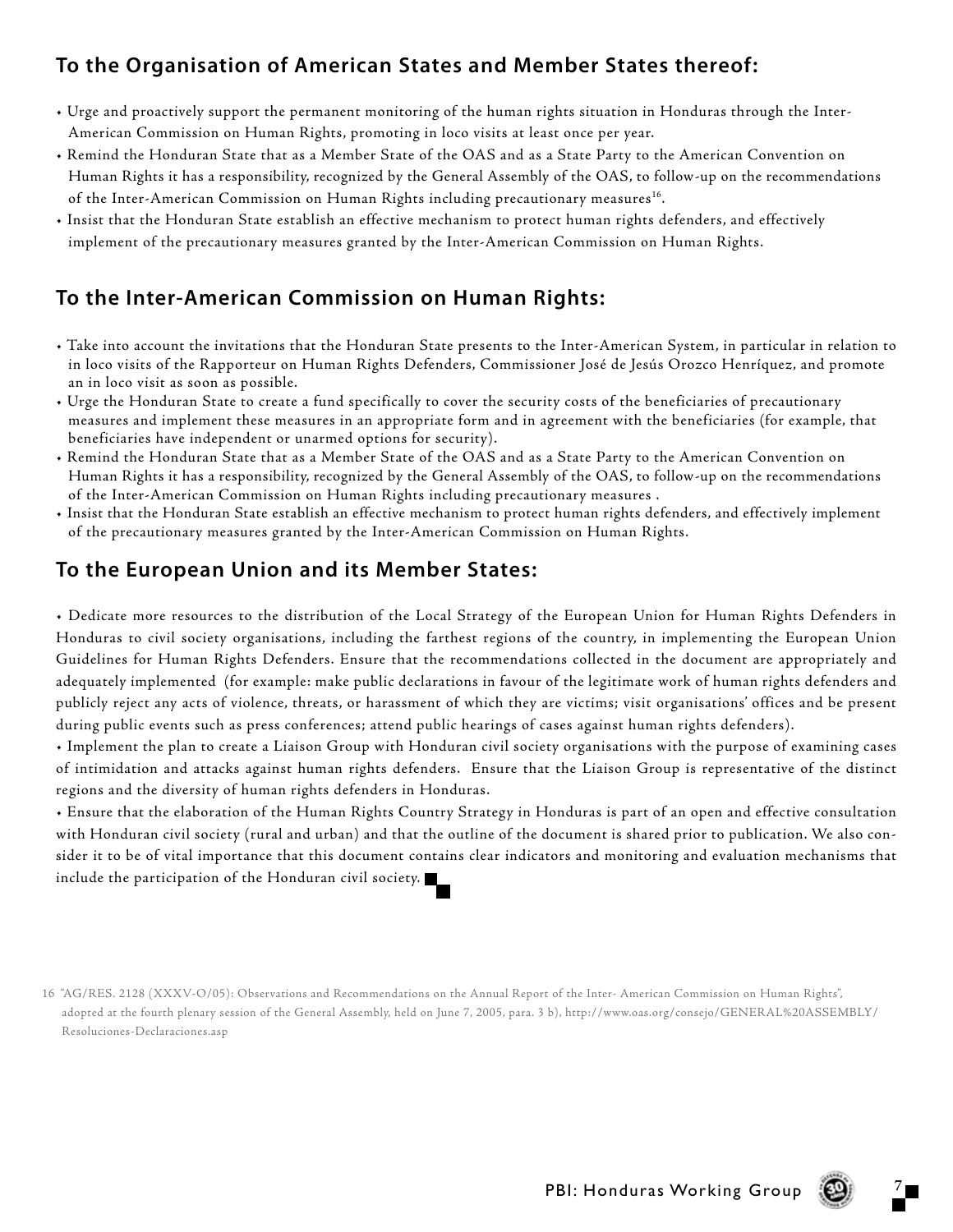# **Report of Short-Term Mission to Honduras: The situation of Human Rights Defenders**



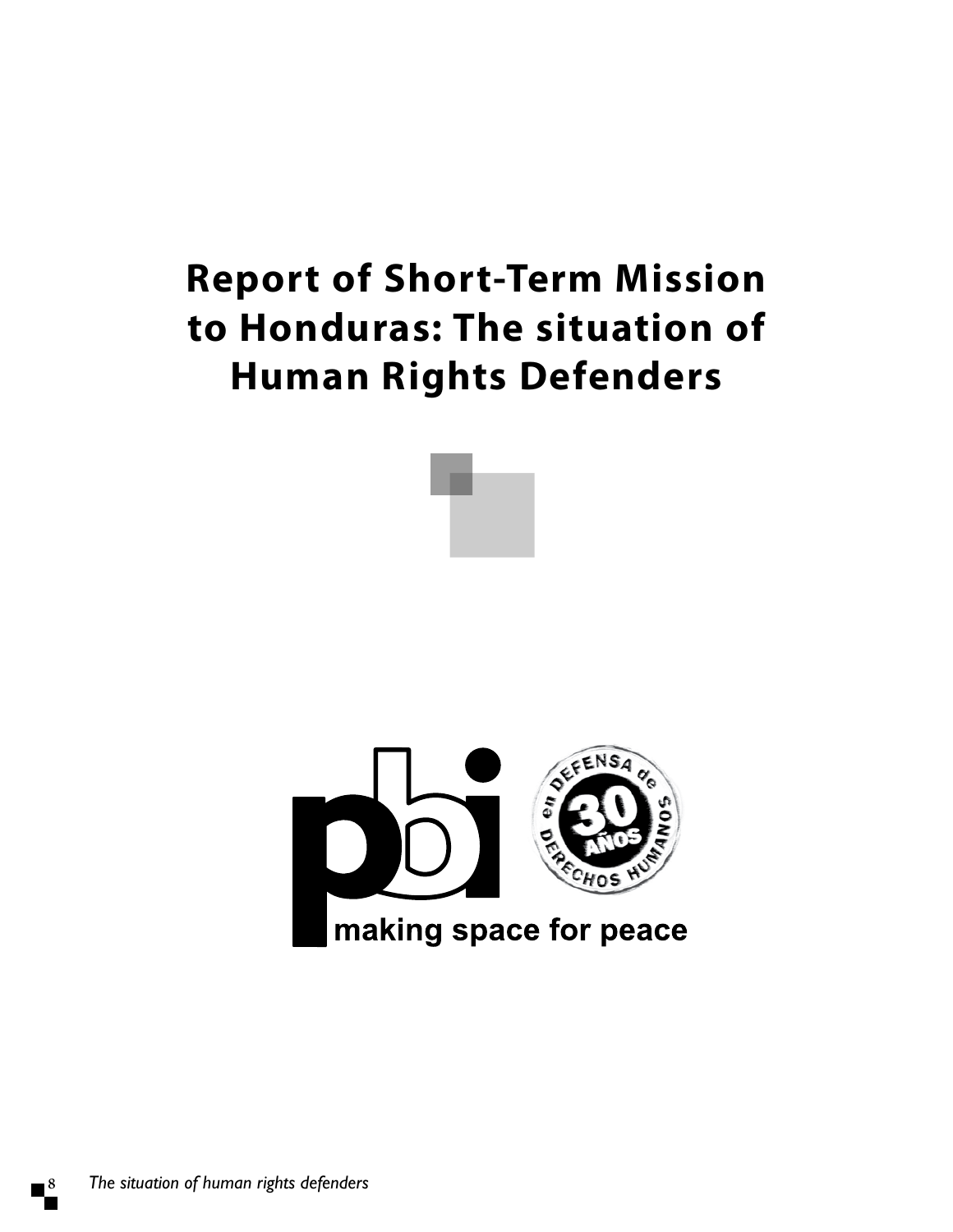#### **1. Impunity in cases of human rights violations committed by state and non-state actors**

#### **1.1 The Dangerous Cycle of Impunity17**

Almost unanimously, the people interviewed by the PBI mission to Honduras cited impunity as a factor that seriously affects the work and security of human rights defenders. PBI has observed this phenomenon in other countries in which its presence has been requested: when impunity becomes the status quo, it becomes nearly impossible for local authorities to enforce international human rights standards or dissuade against future human rights violations<sup>18</sup>. International mechanisms such as the Inter-American Commission on Human Rights (IACHR) have also stated "the most effective means of protecting human rights defenders in the Hemisphere is to effectively investigate acts of violence against them and sanction those responsible"19. Over the course of the visit, several Honduran organisations emphasise the significant worsening of the situation from that moment. Since the coup took place, compliance with minimum international standards of independence and judicial responsibility have not been adequate, according to people interviewed by the mission<sup>20</sup>.

Additionally, these persons underscored the impact of impunity on the high level of violence in the country due to a lack of an effective judicial system and the persistence of corruption and illegal clandestine criminal structures $^{21}$ . In 2010, Honduras registered 6.236 homicides and the rate of homicides per 100.000 inhabitants rose to  $77^{22}$ , making Honduras the most dangerous country in the world.

The mission's visit to Honduras and the conversations and research conducted thereafter has shown that HRDs cur-

expressed their concern to the mission regarding the lack of political will on their government's part to combat and lower the high level of impunity that affects the country. Human rights organisations in Honduras recognise that the problem of impunity in their country did not begin with the coup d'etat, but they do



rently find themselves in a very dangerous cycle of impunity, silence, and violence. **The current rate of impunity in Honduras hovers around 98%23** for all crimes, and is even higher in cases of human rights violations. During its visit, the mission was able to directly observe the disturbing effects of this cycle on groups

17 For the purpose of this report, the term impunity is understood to mean a lack of investigation of crimes and sanction of responsible parties.

- 18 "Silence-Impunity-Conflict: breaking a dangerous cycle", Peace Brigades International, December 2009.
- 19 "Report on the Situation of Human Rights Defenders in the Americas", Inter-American Commission on Human Rights, OEA/Ser.L/V/II.124 Doc. 5 rev.1, 7 March 2006, para. 202.
- 20 Interview with the Association of Judges for Democracy, San Pedro Sula, Honduras, 10 May 2011.
- 21 Interview with FIAN Honduras, Tegucigalpa, Honduras, 3 May 2011.
- 22 "Aumenta la violencia en Honduras: en 2010 hubo 6.236 homicidios", América Economía, 13 January 2011, http://www.americaeconomia.com/politica sociedad/mundo/aumenta-la-violencia-en-honduras-en-2010-hubo-6236-homicidios.
- 23 "Documento que presenta el Centro por la Justicia y el Derecho Internacional (CEJIL) para ser utilizado como insumo en el Examen Periódico Universal del Estado de Honduras que se llevará a cabo en el mes de noviembre de 2010," CEJIL, November 2010.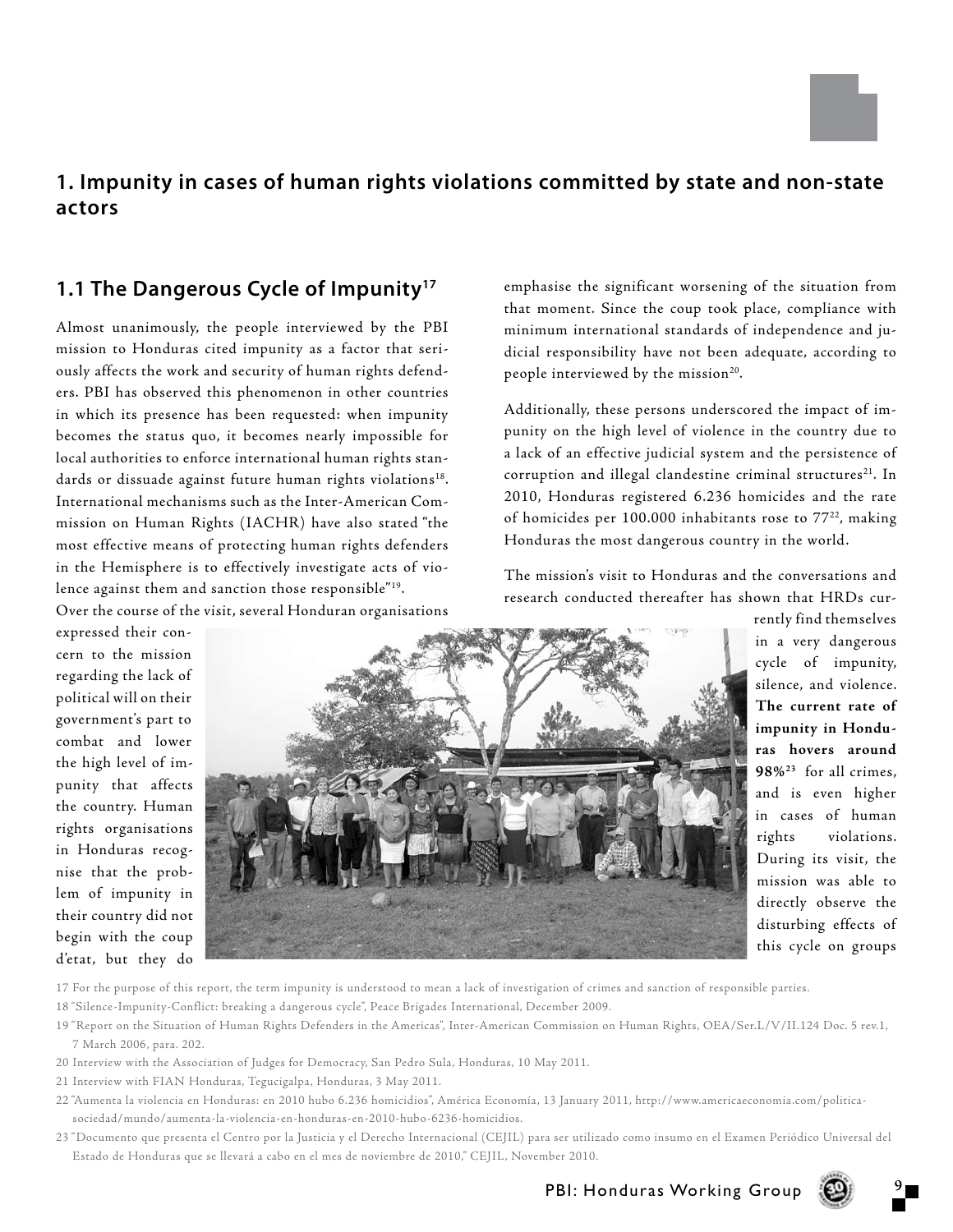that have experienced much repression and violence since the coup in Honduras: journalists, communications activists, and campesino movements.

#### **Journalist assassinations not investigated**

nalist and General Coordinator of Channel 9 Omega guards that work in the area24. **Since the coup d'état in Honduras in June 2009, 12 journalists and commoment there have been no investigations that have resulted in formal charges or criminal proceedings in**  organisations have highlighted the hostile and unsafe ers Without Borders has designated Honduras as one concluded, "the continuous failure of the government to successfully investigate crimes against journalists and impunity prevails". The most recent assassination ocdied as a result of gunshot wounds in the western denation of journalists constitutes a crime against society

#### **Assassinations and militarisation in the Bajo Aguán**

more about the problems surrounding land owner-Named for the Aguán River that runs through the zone and feeds in the Caribbean Sea, the region of programs carried out by the Honduran government. multinational corporations and large landholders. intense and violent agrarian conflicts, with a subillegal activities such as drug trafficking have created

As of 15 August, there had been 29 members of to land and property. Of these 29 cases, the Public

24 Ibíd 2.

28 Ibíd 4,5.

29 "Honduras: Human Rights Violations in Bajo Aguán International Fact Finding Mission Report", APRODEV, CIFCA, FIAN, FIDH, Rel-UITA, Via Campesina Internacional, July 2011.

<sup>25 &</sup>quot;La Relatoría para la Libertad de Expresión de CIDH también expresa su preocupación por nuevos ataques contra medios y periodistas en Honduras", Reporters Without Borders, 20 September 2010, http://es.rsf.org/honduras.html.

<sup>26</sup> Reporters without Borders, World Report 2010, http://en.rsf.org/report-honduras,182.html. See also: " Violence against journalists: UN experts call upon Honduras to protect media staff ", 10 May 2010, http://www.ohchr.org/en/NewsEvents/Pages/DisplayNews.aspx?NewsID=10032&LangID=E

<sup>27 &</sup>quot;UNESCO pide investigar asesinato de periodistas hondureños", La Tribuna, 20 July 2011, http://www.latribuna.hn/2011/07/20/unesco-pide-investigar asesinato-de-periodistas-hondurenos/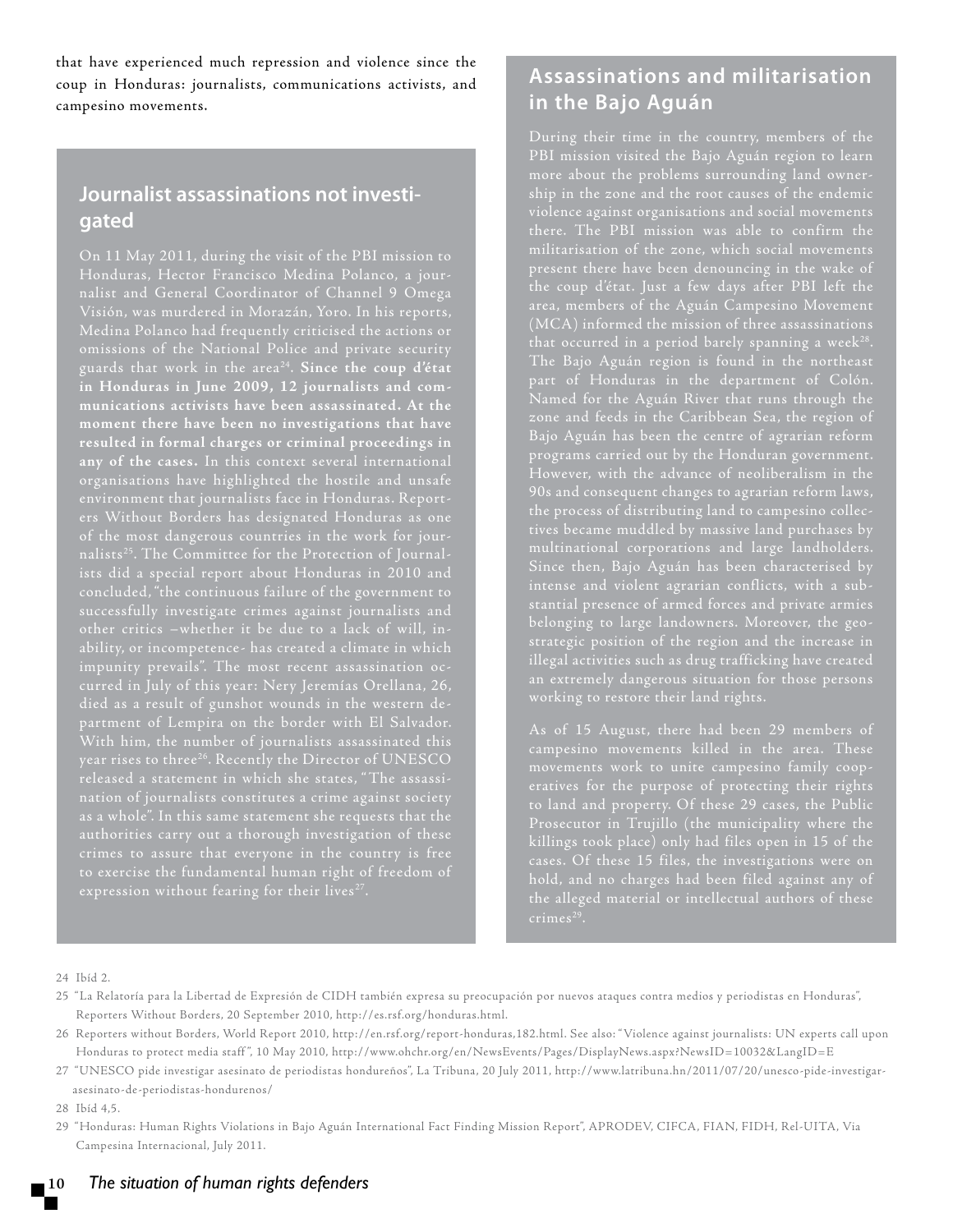The behaviour of the private security guards has been questioned and denounced by multiple national and international organisations. After the deaths of five campesinos in November 2010, Miguel Facoussé, owner of the Dinant Group, publicly admitted to having sent his guards to evict the campesinos that had occupied the disputed lands, stating, "The security guards did what was expected of them to defend the lands"30. Facoussé has refused to present himself to the Public Prosecutor's office to give testimony regarding his alleged involvement, but nor have there been any actions or orders given by the competent authorities to obligate him to participate in the process. It should be noted that during the last drafting of this report, 11 people died (among them five private security guards) between 14 and 15 August in confrontations and attacks wherein private security guards belonging to the Dinant Group and the Honduran army were involved<sup>31</sup>. Although both the campesino movements and the Ministry of Agriculture have stated that these events were not related to disputes of land ownership in the region<sup>32</sup>, the government has ordered a new military operation called "Xatruch II" which sent in a force of 1.000 military and police into the zone. Moreover, a spokesperson for the Dinant Group made an announcement that in light of recent events it had suspended a recently signed agreement between Dinant, the government and the United Campesino Movement of the Aguán regarding the sale of lands in the area<sup>33</sup>.

#### **1.2 Actions and Omission by the State**

#### **1.2.1 Action: the Amnesty Law**

It is evident that a lack of resources, training and institutional support all contribute to the persistence of impunity, as Human Rights Watch noted in their 2010 report<sup>34</sup>, but there have also been decisions on the part of the government that have actively obstructed justice. The Amnesty Law<sup>35</sup> is an example of the dynamic that several civil society organisations described to the PBI mission: prioritising political and legal protection for some individuals or groups over justice, truth and reparations for the true victims<sup>36</sup>.

The IACHR expressed its concern regarding the Amnesty Law approved by Congress during the Porfirio Lobo government in February 2010, reiterating "that the application of amnesty laws that impede access to justice in cases of serious human rights violations contravene States' obligations under the Americas Convention to respect the rights and freedoms recognised by it"37. Although it is true that "crimes against humanity and human rights violations" are excluded from this amnesty, the IACHR still underscores the lack of clarity regarding "precise criteria or concrete mechanisms" to apply this law.

PBI has observed that the drafting, approval, and implementation of laws of this nature could possibly contribute to the establishment of a dangerous precedent whereby judicial processes enshrined in the criminal code of a country are made irrelevant as a result of failure to comply with due process in the phases of the investigation and trying of the case.

#### **1.2.2 Omission: lack of government purging**

The United Nations High Commissioner for Human Rights and other international organisations have called attention to the continued presence of persons associated with the coup d'état in Honduran State institutions. In its contribution to the Universal Periodic Review (UPR) of Honduras, the Centre for Justice and International Law (CEJIL) highlights several actions that contribute to impunity such as, "the definitive acquittal in the case of 6 soldiers accused of supporting the Coup d'[E]tat (…); awarding the distinction of Representative for Life to Mr. Roberto Micheletti and (…); naming General Romeo Vásquez Velásquez, who lead the coup d'Etat, as manager of the national telecommunications company (HONDUTEL)"38 . In a report drafted by a human rights fact finding mission to the Bajo Aguán in Honduras<sup>39</sup>, the six international organisations comprising the mission expressed the same concern: " The government has not taken any actions to purge these institutions nor to sanction

- 30 "Miguel Facusse responsabiliza a Cesar Ham de muertes en el Aguán", Radio HRN, 16 November 2010, http://www.radiohrn.hn/l/content/miguel-facusse responsabiliza-cesar-ham-de-muertes-en-el-aguán.
- 31 "Continua el terror y la sangre en el Bajo Aguán", FIAN Honduras, 17 August 2011, http://www.fian.hn/v1/index.php?option=com\_k2&view=item&id =682:continua-el-terror-y-la-sangre-en-el-bajo-aguan&Itemid=4
- 32 "Honduras: Demandan cese a la violencia en el Bajo Aguán e investigaciones efectivas para sancionar a responsables de asesinatos", Federación Internacional de Derechos Humanos (FIDH), 19 August 2011.
- 33 Ibíd. 31.
- 34 "After the Coup: Ongoing Violence, Intimidation, and Impunity in Honduras", Human Rights Watch, 2010, p.2-4.
- 35 This law gives amnesty to those persons accused of political crimes related to the deposing of then-president Manuel Zelaya Rosales and the coup d'etat. The crimes covered by this law include treason, betraying ones country, terrorism, sedition and "related crimes" that are understood as "impersonation of a public official, crimes commited against the exercise of rights guaranteed by the Constitution, disobedience, abuse of authority and violating the duties of public officials".
- 36 Interview with the Reflection, Investigation, and Communication Team, El Progreso, Honduras, 11 May 2011.
- 37 "IACHR Expresses Concern about Amnesty Decree in Honduras", Press Release no. 14/10, Inter-American Commission on Human Rights, 3 February 2010.
- 38 Ibíd. 23.
- 39 Ibíd. 29.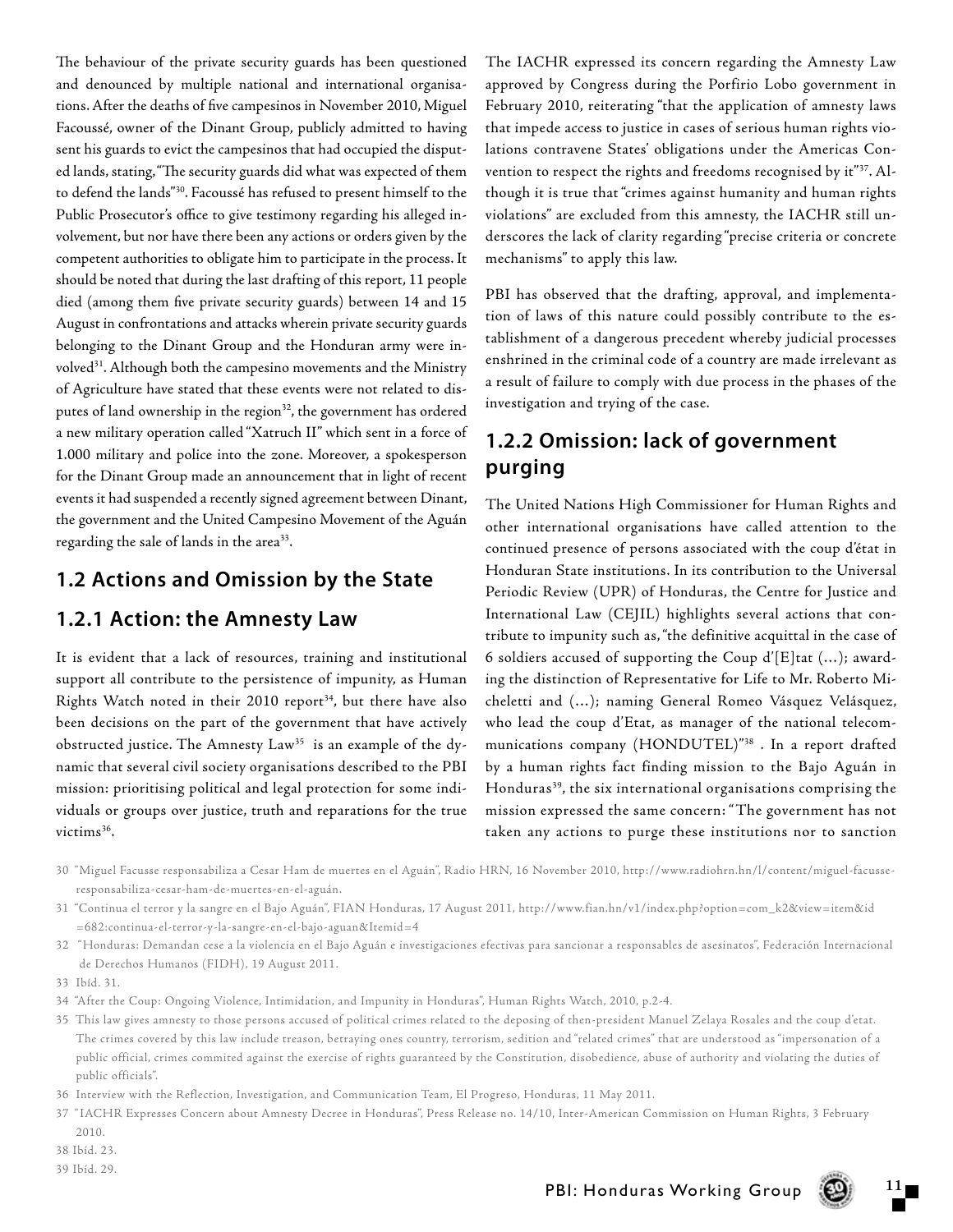those who failed to fulfil their obligations. Worse still, the current government has nominated high-ranking military officials and former military officials linked to the coup d'état to public offices40; positions that are still standing to this day". **When the people accused of these crimes continue to be a part of the same institutions that have the obligation to guarantee justice, it is essential that the Sate take quick and substantial actions to clarify the events and as such preserve the legitimacy of the State and honour its pledge to society.**

Nonetheless the international community recognises certain positive steps that have been taken by the Honduran State such as: the creation of the Ministry of Justice and Human Rights; the creation of the Investigation Unit for Human Rights Violations in the office of the Special Prosecutor for Human Rights; and the earmarking of additional funds to these institutions to increase and broaden their activities and the reach of these offices<sup>41</sup>. Additionally, the Special Prosecutor for Human Rights Sandra Ponce stated that they are taking measures to ensure impartial investigations<sup>42</sup>, in particular those where police officers have been accused of human rights violations.

However as of yet there have been very few cases where human rights violations have been duly investigated and the responsible parties brought to justice. **Also, no investigations into complaints of human rights violations committed by private security forces have been concluded43.**The International Commission of Jurists (ICJ) in a press release following their visit to Honduras in March of this year lamented that there have not been any, "specific actions taken in support of justice and the Rule of Law" since their visit in December 2010. They maintain that "offers of good will on the part of different high ranking officials in the Honduran State could become simply rhetoric without true interest nor the indispensable political will to advance an agenda of reconciliation and restoration of constitutional"44. Until concrete legal advancements that demonstrate the intolerance of the State towards those persons who violate

human rights have been produced, there will continue to be serious obstacles to carrying out work in defence of human rights in Honduras.

#### **1.2.3 Weaknesses in the judicial system**

Another issue people interviewed by the mission highlighted as contributing to impunity is the weakness of the judicial system and its inability to ensure independent functioning. **In the context of the coup d'état, the judicial branch played a controversial role, both in terms of the public support and legal protection it extended to perpetrators of the coup, as well as legal actions taken against officers of the court and judges who publicly expressed their opposition to the coup and disagreement with the Supreme Court.** Actions such as these contributed to the lack of confidence in judicial institutions as well as their ability to guarantee the respect of and adhesion to the Constitution and the rights enshrined therein.

#### **Rejection of appeals of unconstitutionality and habeas corpus**

Decisions made by the Supreme Court in response to appeals of unconstitutionality and claims of habeas corpus registered during the coup to protect the fundamental rights of the population are an example of how the Court limited the application of justice.

The Court rejected or delayed all of these appeals, blocking the possibility of opening criminal proceedings against those persons accused of arbitrary detention<sup>45</sup> and contributing to the tendency to not prosecute human rights violations committed in the context of the coup d'état. In this context, one sees the reticence of victims to present their complaints with the relevant institutions of the Honduran government. This is reflected in a report by the ICJ following their visits in December 2010 and March 2011: "The victims of these serious crimes continue to

- 40 The following nominations were made by the current administration: Division General Venancio Cervantes is the General Director of Migration and Immigration (he was assistant director of the Joint Chiefs of Staff at the time of the coup d'état); Brigade General Manuel Enrique Cáceres is the Director of Civil Aeronautics; the ex-General Nelson Wily Mejía is now in charge of the Marine Mercantile Administration and the ex-General Romeo Vásquez Velásquez is the manager of the Honduran Telecomunicaciones company (Hondutel) (he was the Commander-in-Chief of the Armed Forces at the time of the coup). IACHR. Preliminary Comments from the Inter-American Court for Human Rights on their visit to Honduras from 15th – 18th May 2010. OAS/Ser.L/V/II. Doc. 68. 3rd June 2010, par. 124.
- 41 "Preliminary observations of the Inter-American Commission on Human Rights on its visit to Honduras, May 15 to 18, 2010", OEA/Ser.L/V/II, Doc. 68, 3 June 2010.
- 42 Interview with Sandra Ponce, Special Prosecutor for Human Rights, Tegucigalpa, Honduras, 20 May 2011.
- 43 Ibíd. 21.
- 44 "Pronunciamiento de la Comisión Internacional de Juristas en ocasión de finalizar su visita a Honduras," Press Release, International Commission of Jurists, 18 March 2011.
- 45 "Report of the United Nations High Commissioner for Human Rights on the violations of human rights in Honduras since the coup d'état on 28 June 2009", Human Rights Council, United Nations, A/HRC/13/66, paragraph 72, 3 March 2010.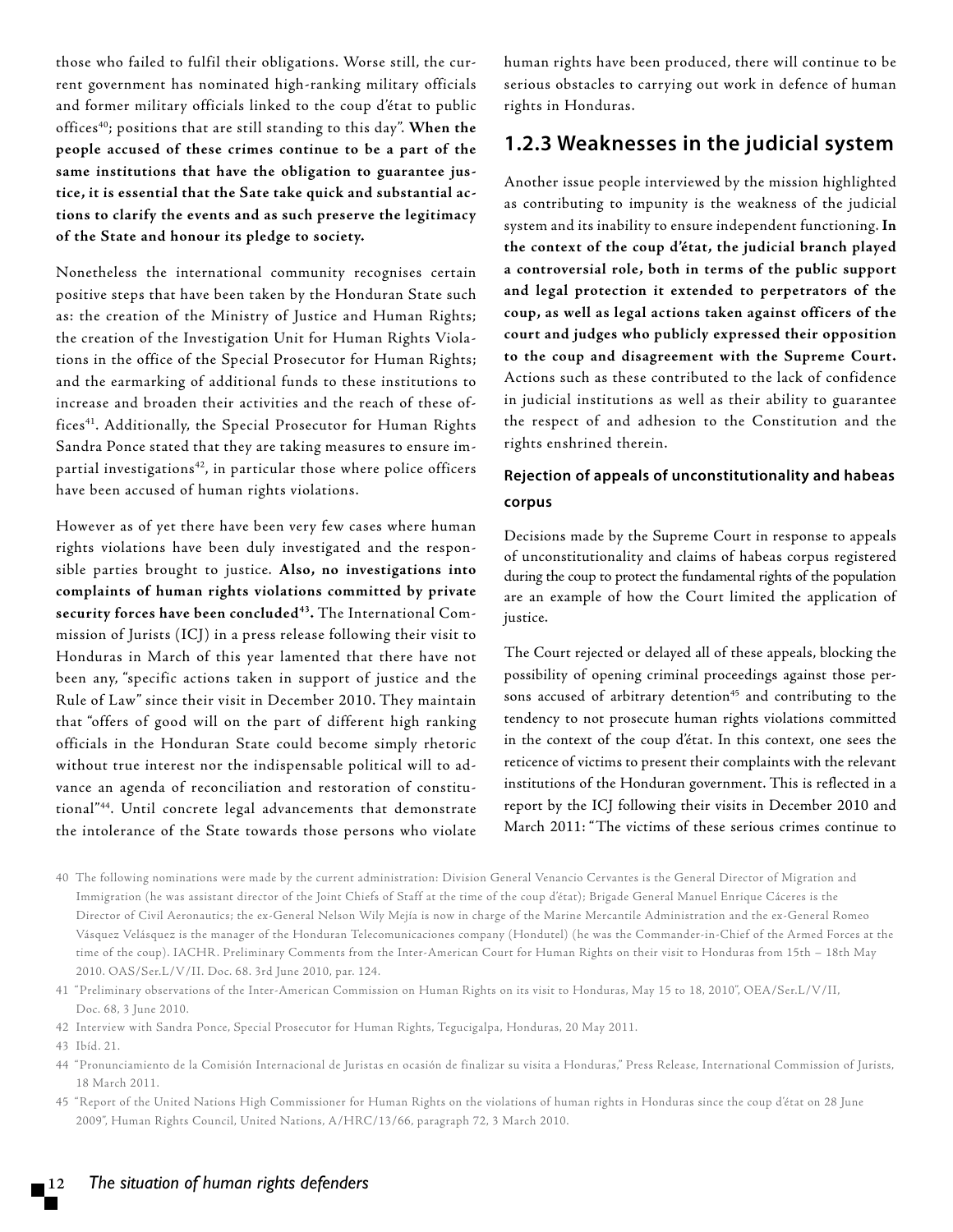seek justice at the international level, which only further affects the credibility of political institutions [in Honduras]"46 .

#### **Judicial guidelines**

One aspect of the Honduran judicial system that has been highlighted by several national and international bodies is the lack of judicial guidelines that can guarantee independence in the judicial branch, oversight in the appointment of judges and the regulation of the profession<sup>47</sup>. Honduran human rights organisations pointed out the lack of judicial independence as a weakness of the State in their contributions to the UPR: "The appointments for positions such as Commissioner of Human Rights, Prosecutor General and Supreme Court Magistrates are not done by independent bodies. Rather, political agreements are made and voted on during Congress plenary meetings without any debate nor parliamentary scrutiny of the candidates"48. Marcia Aguiluz, a lawyer with CEJIL noted "the fact that the Supreme Court concentrates all its jurisdictional and administrative functions gives it a wide margin of power (…) approving a law establishing judicial guidelines and Judgeship Council as well as putting these measures into effect is fundamental in the process of closing the doors to those who would abuse their power"49.

#### **Judges dismissed from office**

The Association of Judges for Democracy (AJD) formed judicial independence and guidelines in the country. After the Supreme Court announced its support for the organisation publicly positioned itself against the coup d'état. Four members of the organisation (three judges and a magistrate) were removed from office and had disciplinary charges filed against them for making these justified the firing of these people with the argument that by publicly stating their opposition to the coup, the ing participation of members of the judgeship in partisan activities of this type. However, one should take into account the fact that none of the judges or functionaries of the Judicial Branch that publicly expressed their support clear evidence of the selective application of an administrative regulation. Multiple organisations and internarestore them to their posts, but the government has not

46 Ibíd. 43.

- 47 "Informe del Grupo de Trabajo del Examen Periódico Universal," United Nations Human Rights Council, 16th period of sessions, Item 6 on the Agenda, Universal Periodic Review p.82.70, 4 January 2011.
- 48 "Honduras Informe de las organizaciones de sociedad civil sobre la situación de los derechos humanos Al Consejo de Derechos Humanos de la ONU", Universal Periodic Review, Ninth Session of the UPR Working Group, Joint Submission No. 6 comprised of: El Comité por la Libre Expresión, C-libre, Centro de Derechos de Mujeres, CDM; Centro de Prevención, Tratamiento y Rehabilitación de las Víctimas de la Tortura y sus Familiares, CPTRT; CATTRACHAS; Observatorio Ecuménico de las Iglesias, CLAI; Frente de Abogados contra el Golpe; Centro de Estudios de la Mujer-Honduras, CEM-H; Asociación Casa Alianza; Confederación Unitaria de Trabajadores de Honduras, CUTH; Asociación Nacional de Escritoras de Honduras, ANDE-H; Centro de Investigación y Promoción de Derechos Humanos, CIPRODEH, November 2010.
- 49 "Sistema judicial requiere la aprobación urgente del Consejo de la Judicatura", Defensores en Línea, 25 May 2010, http://www.defensoresenlinea.com/cms/ index.php?option=com\_content&view=article&id=767:sistema-judicial-requiere-la-aprobacion-urgente-del-consejo-de-la-judicatura&Itemid=192
- 50 Interview with the Association of Judges for Democracy, San Pedro Sula, Honduras, 10 May 2011.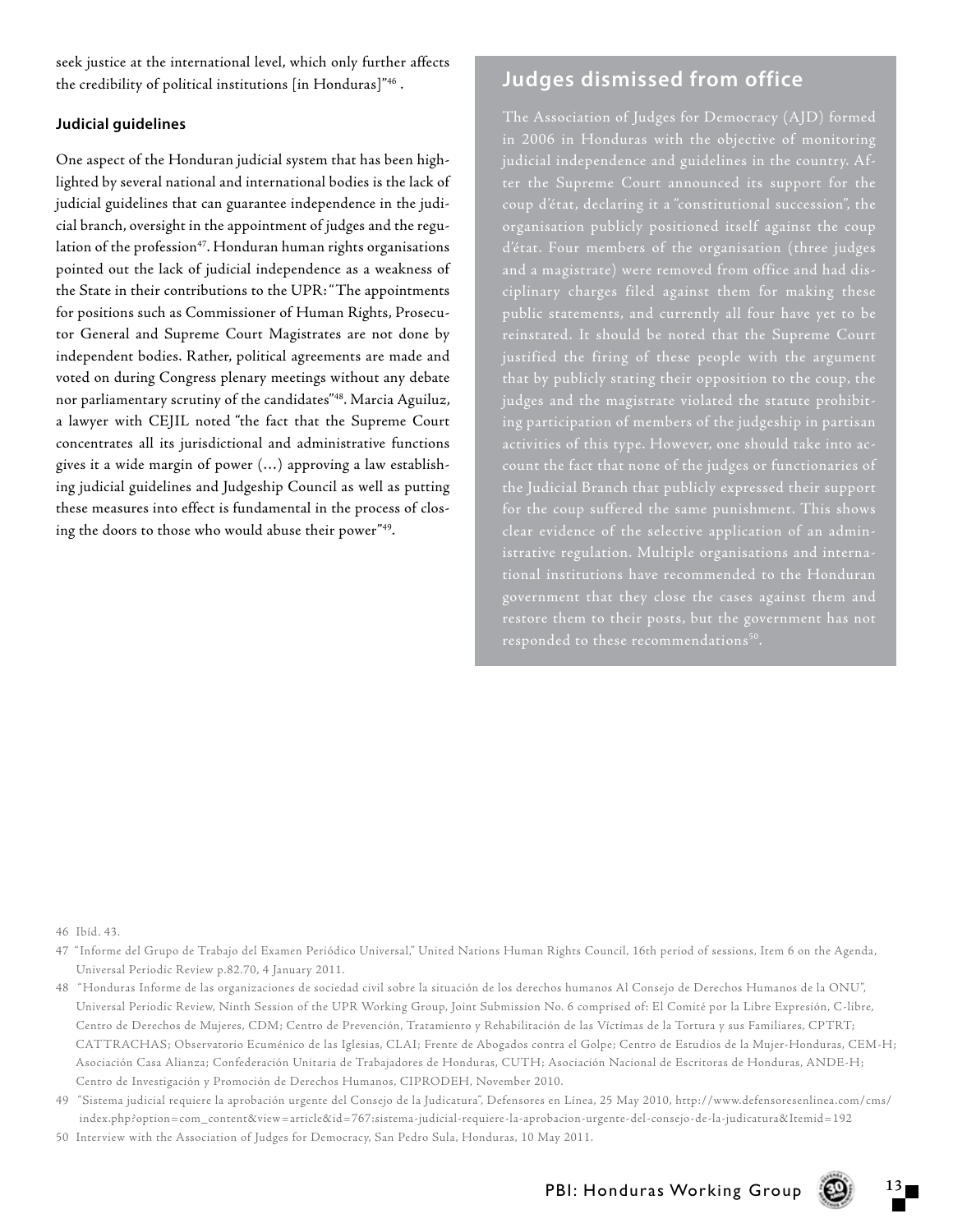#### **2. The criminalisation and stigmatisation of human rights defenders**

#### **Criminalisation**

by State and non-state actors to use "legal actions against defenders, including criminal or administra- $\stackrel{\sigma}{\sigma}$ tive investigations or actions that are pursued to haor criminalising the work of human rights defenders posed, and by creating or strengthening a process of

#### **Stigmatisation**

Stigmatisation refers to smear campaigns or offiwork of human rights defenders as illegal, dangertime this stigmatisation causes human rights de-

#### **2.1 Patterns and legal instruments used to criminalise and stigmatise HRDs in Honduras**

The PBI mission in Honduras observed, with particular concern, patterns that criminalise and stigmatise HRDs in the country. The UN Special Rapporteur on the Situation of Human Rights Defenders<sup>56</sup> and the Inter-American Commission on Human Rights (IACHR)<sup>57</sup> have identified both of these patterns in many parts of the world as being used to impede the work of defending human rights. In the interviews conducted, the criminalisation of social protest and the disproportional use of force during these protests, a series of new laws that have the potential to be used against HRDs, and public statements made against HRDs, were all identified as components of these patterns. The apparent contradiction in the application of justice, however, was especially worrying to the members of the PBI mission.

Interviewees contrasted high levels of impunity in cases of human rights violations with, conversely, the timely and agile response of the judicial system (e.g., issuing arrest warrants, speeding up the legal process) in cases against HRDs that could lead to penalties and further stigmatisation by presenting HRDs as delinquents<sup>58</sup>.

#### **2.1.1 Criminalisation of social protest and the disproportional use of violence**

During the interviews, the HRDs specifically highlighted the tendency to criminalise social protest and the disproportional use of violence against peaceful demonstrations. Almost all of the organisations and people we spoke to stated that the repression against a series of protests led by striking teachers in March 2011 was comparable or even more violent than the repression during the coup d'état<sup>59</sup>, resulting in various people being detained, injured, and one person killed<sup>60</sup>. Social organisations have formally complained about the serious injuries caused by the use of tear gas against people by security forces in closed spaces $61$ . Representatives of the diplomatic community also expressed their concern for the way in which security forces used tear gas during these demonstrations<sup>62</sup>.

- 52 "Report of the Special Rapporteur on the Situation of Human Rights Defenders, Margaret Sekaggya", United Nations Special Rapporteur on the Situation of Human Rights Defenders, UN Doc. A/HRC/13/22, 30 December 2009, para. 32.
- 53 Ibíd. 19, para. 175-177.
- 54 Ibíd. 52, para. 175-177.
- 55 Ibíd. 52, para. 32.
- 56 Ibíd. 52, para. 26 37.
- 57 Ibíd. 19.
- 58 Ibíd. 52 para. 32.
- 59 Interview with Association of Judges for Democracy, San Pedro Sula, Honduras, 10 May 2011; interview with the Reflection, Investigation, and Comunication Team (ERIC) and Radio Progreso, El Progreso, Honduras, 11 May 2011; interview with the Association for the Development of Zacate Grande Peninsula, Zacate Grande, Honduras, 14 May 2011; and interview with OFRANEH, Tela, Honduras, 11 May 2011.
- 60 "Criminalisación de la Protesta Pública, Represión de Manifestaciones Públicas y Tratos Crueles inhumanos y degradantes", Letter to European Parliamentary Representatives from Bertha Oliva de Nativí, General Coordinator of COFADEH, Equipo Niskor, 17 May 2011, http://www.derechos.org/niskor/honduras/doc/cofadeh34.html

61 Ibíd 60.

62 Interview with personel from the French Embassy, Tegucigalpa, Honduras, 19 May 2011.

<sup>51</sup> Ibíd. 19, para. 178.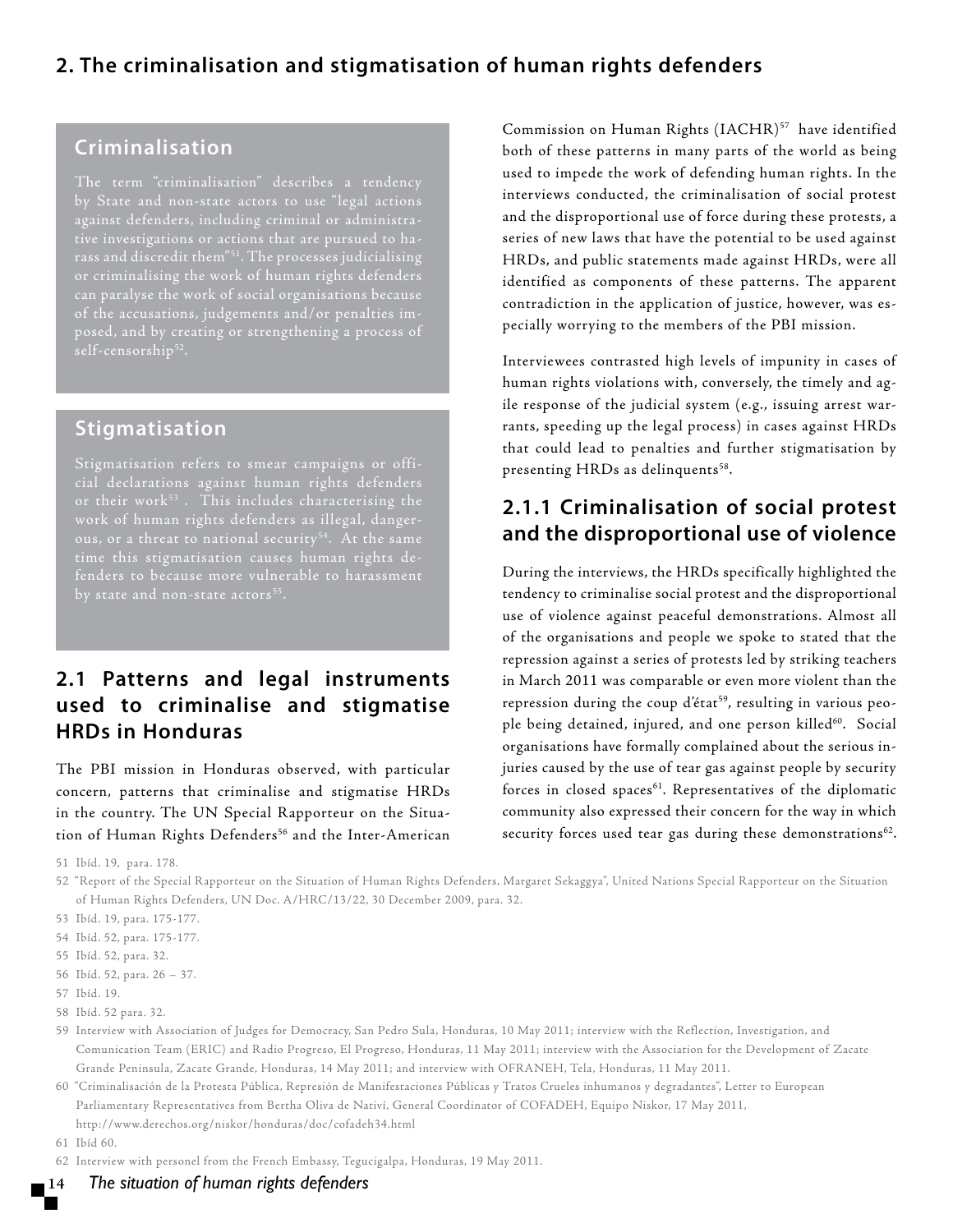**The organisations expressed particular concern for the apparent targeting of social leaders and journalists63 by security forces during the protests, with objective of either**  arresting them or confiscating their equipment<sup>64</sup>.

#### **The disproportional use of force**

The high number of military personnel present and the use of disproportional force during raids or in the dearmed police agents arrived first at the school and later ronmental Committee of Valle de Siria and social communicator, in order to deliver a legal summons<sup>66</sup>.

#### **2.1.2 Criminal accusations of sedition**

According the Special Prosecutor for Human Rights, the crime of sedition as established by the Honduran Penal Code and as it is being applied refers to acts of opposition or political demonstrations that have been classified as violent or illicit<sup>67</sup>. The crime of sedition can result in a jail term of between 5 and 10 years and a fine of between fifty thousand and one hundred thousand Lempiras<sup>68</sup>. In March 2010, the Office of the U.N. High Commissioner for Human Rights expressed its concern for the inappropriate use of the accusation of the crime of sedition in the period following the coup d'état, and recommended adjusting national legislation to meet international standards<sup>69</sup>. However, the PBI mission could find charges of sedition in various cases as recently as February and March 2011.

#### The Special Prosecutor for Human Rights explained to members of the mission that charges of sedition could be levelled

against persons who engaged in actions with a political dimension, such as painting graffiti with a political message or the simple act of participating in a political demonstration $70$ . For example, during the teachers' protests in March 2011, 17 people were charged with the crime of sedition and holding illicit gatherings<sup>71</sup>. Various organisations expressed their **concern to PBI that participating in peaceful demonstrations or simply carrying out their work defending human rights entails the possibility of being charged with sedition, disobedience, or other crimes72.**



- 63 "Office of the Special Rapporteur Expresses Concern over Attacks Against Media in Honduras", Special Rapporteur for Freedom of Expression, IACHR, Press Release R27/11, 30 March 2011. http://www.cidh.org/relatoria/showarticle.asp?artID=835&lID=1
- 64 Interview with the Association for the Development of Zacate Grande Peninsula, Zacate Grande, Honduras, 14 May 2011; interview with the Reflection, Investigation, and Comunication Team (ERIC) and Radio Progreso, El Progreso, Honduras, 11 May 2011; and interview with journalist Felix Molina, Tegucigalpa, Honduras, 2 May 2011.
- 65 Interview with the COMAL Network, Tegucigalpa, Honduras, 2 May 2011.
- 66 Interview with members of the Environmental Committee of the Valley of Siria, El Porvenir, Honduras, 12 May 2011.
- 67 Ibíd. 42.
- 68 "DECRETO 144-83: Código Penal", Poder Judicial de Honduras, In force since 12 March 1985, Capitulo VII: Sedición, Articulo 337, http://www.poderjudicial.gob.hn/juris/Codigos/C%C3%B3digo%20Penal%20%2809%29.pdf
- 69 "Report of the United Nations High Commissioner for Human Rights on the violations of human rights in Honduras since the coup d'état on 28 June 2009", U.N. Doc. A/HRC/13/66, 3 March 2010.
- 70 Ibíd. 42.
- 71 Ibíd. 60.
- 72 Interview with ERIC and Radio Progresso, El Progresso, Honduras, 11 May 2011 and members of the organisation COFADEH, Tegucigalpa, Honduras, 2 May 2011.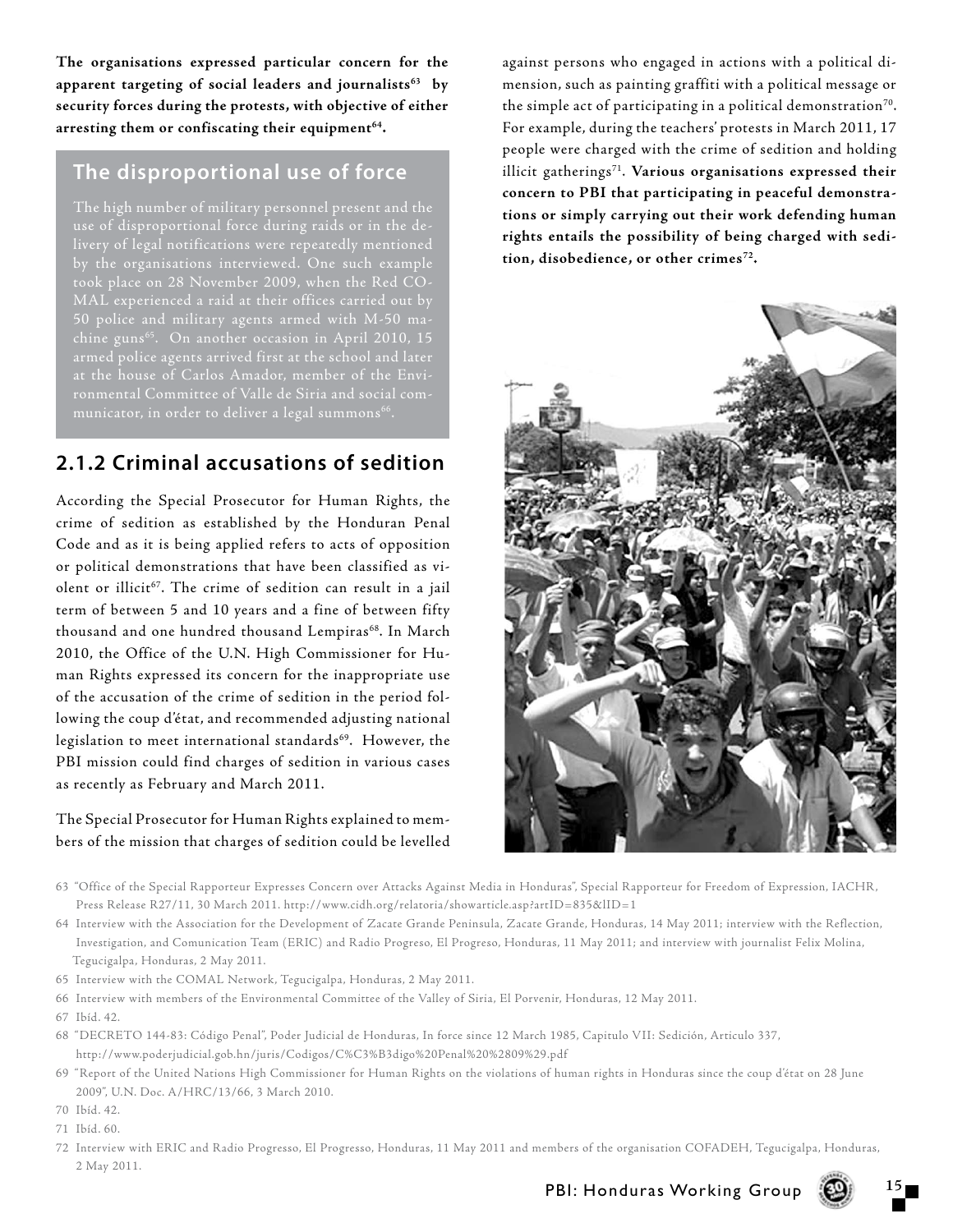### **The Fraternal Black Organisation of Honduras (OFRANEH)**

OFRANEH works with 46 garifuna communities on issues such as economic, social, and cultural rights, found within ancestral territories of the garifuna comcharge of sedition<sup>77</sup>.

#### **The Association for the Development of the Zacate Grande Peninsula and Voice of Zacate Grande**

about human rights and news in the country. The As-Peninsula (ADEZPA) is an organisation that works to protect the land rights of the communities of Zacate Grande78. Members of both organisations have experilic Prosecutor filed a criminal complaint against several broadened those charges to include contempt, alleging had illegally entered a crime scene<sup>80</sup>.

Eight members of the radio station were on parole, and had to appear before the Court every two weeks. The ing the building that houses the radio station. Members radio. Another example of the criminalisation suffered by members of these organisations took place on the 15 charges of disobedience and are on parole<sup>83</sup>.

against the Director of the radio, Franklin Meléndes<sup>85</sup>. In comparison with the judicial proceedings brought

- 73 Interview with members of OFRANEH, Tela, Honduras, 11 May 2011.
- 74 See "Case Lópes Álvares Vs. Honduras", Inter-American Court of Human Rights, Sentence, 1 February 2006. Series C No. 14, http://www.corteidh.or.cr/ docs/casos/articulos/seriec\_141\_esp.pdf
- 75 Interview with members of OFRANEH, Tela, Honduras, May 11, 2011; interview with the community of Triunfo de la Crus, Honduras, 10 May 2011.
- 76 "Repudiamos la detención arbitraria de Miriam Miranda, dirigente de OFRANEH, y exigimos su inmediata liberación", Gritos de los Excluidos, 28 March 2011, http://www.gritodelosexcluidos.org/article/repudiamos-la-detencion-abritraria-de-miriam-miran/
- 77 Ibíd. 73.
- 78 Interview with The Voice of Zacate Grande and the Association for the Development of the Zacate Grande Peninsula, Zacate Grande, Honduras, 14 May 2011. 79 Ibíd. 41, para. 41.
- 80 Interview with The Voice of Zacate Grande and the Association for the Development of the Zacate Grande Peninsula , Zacate Grande, Honduras, 14 May 2011.
- 81 " The Office of the Special Rapporteur for Freedom of Expression of expresses its concern over the recent acts of harassment sustained by several community radio broadcasters in Honduras", Special Rapporteur for Freedom of Expression, IACHR, Press Release R1/11, 11 January 2011, http://www.cidh.oas.org/relatoria/showarticle.asp?artID=831&lID=1
- 82 Ibíd. 41, para. 41.
- 83 Ibíd. 80.

84 "PM 115/11 – Comunicators of The Voice of Zacate Grande, Honduras", IACHR, granted April 18, 2011.

85 "Office of the Special Rapporteur Expresses Concern over Attacks Against Media in Honduras", Special Rapporteur for Freedom of Expression, Press Release R27/11, 30 March 2011, http://www.cidh.org/relatoria/showarticle.asp?artID=835&lID=2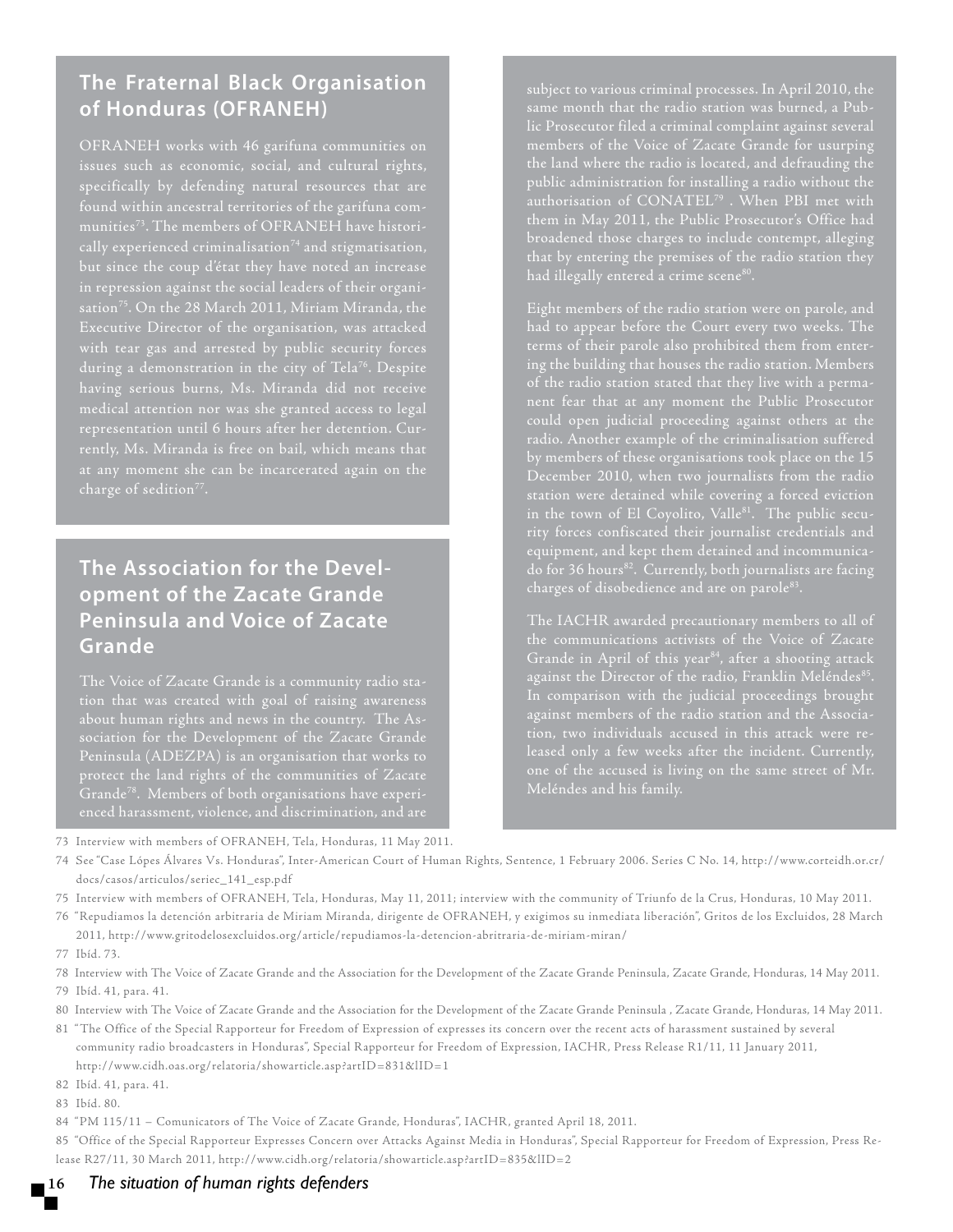#### **2.1.3 New legal instruments to criminalise and stigmatise**

The majority of the organisations interviewed by the mission referenced a series of laws and legislative reforms that they fear could be used to control or criminalise their work. In particular, organisations expressed uneasiness about the Law against Financing Terrorism<sup>86</sup> and the proposed Special Law to Support Development Organisations (NGOD); they do not oppose the better control and transparency of their finances or strengthening the fight against organised crime, but these laws create "judicial insecurity for non-governmental organisations"87. They believe that in the current climate these laws could be used against them to interfere in their internal policies or to stigmatise them even further. These fears are based in statements from government officials such as the Security Minister who, while the Law against Financing Terrorism was being debated in Congress, that "the organisations must demonstrate that their resources are being used for social advancement and not for marches that destabilise the country"88.

The Law against Financing Terrorism, approved in November 2010 and brought into force on 9 April 2011, requires non-profit organisations to inform the Financial Information Unit of all donations equal to or greater than USD\$2.000. Failure to comply brings sanctions that range from monthly fines of 2.000 Lempiras to the dissolution of the organisation or the association<sup>89</sup>. According to the social organisations, one of their primary concerns is the fact that the law "does not stipulate any process that would be used to establish the sanctions mentioned, nor guarantee the right of defence, which would evidently generate arbitrary decisions and seriously impact those who are subject to this law, which includes human rights organisations"90.

The Special Law to Support Development Organisations, known as the Law of NGOs, defines and limits a development organisation as an organisation that dedicates itself "exclusively to activities of general interest to society in humanitarian and social assistance, the protection of individual and social constitutional guarantees and rights of democracy, institutional framework of the State, promotion of human development, education, health, the economy, the environment and other civic, sporting, and recreational activities"91. Although this law has not yet entered into force, apart from defining what constitutes a development organisation, it creates an NGO Registry to which all of the registered organisations will have to submit their accounts, budgets, and information about the source and origin of the organisation's funds<sup>92</sup>. Several organisations have pointed out the risk "that the State will be able to arbitrarily, through the Secretary of the Interior and Population (SEIP), cancel the legal status of institutions registered as NGOs with the Registry and Tracking Unit of Civil Associations (URSAC), simply for being suspected of undertaking illicit activities such as drug trafficking and money laundering"93. " . Members the Centre for the Investigation and Promotion of Human Rights (CI-PRODEH) told the PBI mission that during the coup d'état the Secretary of the Interior called for a revision of their accounts and legal status, and more recently questioned the organisation's capacity to represent human rights defenders in legal proceedings at the Inter-American Human Rights System because of their legal status<sup>94</sup>. The risk for human rights organisations is the control the government will have to question the work of organisations that criticise the public policies of the Honduran State<sup>95</sup>. In the end, these new laws allow for the possibility to criminalise and stigmatise human rights defenders, both individually and as social organisations.

86 "Ley contra el Financiamiento del Terrorismo, Decreto No. 241-2010", Published in the official newspaper la Gaceta, 11 December 2010, http://www.sefin.gob.hn/wp-content/uploads/2011/02/DECRETO-EJECUTIVO-NUMERO-PCM-017-2011.pdf

87 Ibíd. 44.

88 "Honduras: Con ley antiterrorismo se legalisará la represión a la Resistencia Popular", Contrainjerencia, 26 November 2010, http://contrainjerencia.com/index.php/?p=1844

89 "Carta de Cofadeh informando al G-16 de actuaciones incompatibles con los derechos humanos por parte de Porfirio Lobo", Equipo Nisqor, 28 April 2011, http://www.derechos.org/niskor/honduras/doc/cofadeh36.html

91 "ONG que no rindan cuentas serán canceladas: Foprideh", La Tribuna, 7 April 2011, http://www.latribuna.hn/2011/04/07/ong-que-no-rindan-cuentas seran-canceladas-foprideh/

92 Ibíd 91.

93 "GSC considera que Ley de las ONGD es una amenasa para organisaciones progresistas", Grupo de la Sociedad Civil, Revistaso, 8 June 2011, http://www.revistaso.bis/cms/index.php?option=com\_content&view=article&id=2187&joscclean=1&comment\_id=20977&Itemid=61

94 Interview with CIPRODEH, Tegucigalpa, Honduras, 4 May 2011.

95 "GSC considera que Ley de las ONGD es una amenasa para organisaciones progresistas", Grupo de la Sociedad Civil, Revistaso, 8 June 2011, http://www.revistaso.bis/cms/index.php?option=com\_content&view=article&id=2187&joscclean=1&comment\_id=20977&Itemid=61; Interview with CIPRODEH, Tegucigalpa, Honduras, May 4, 2011; interview with the Association of Judges for Democracy, Tegucigalpa, Honduras, May 10, 2011; interview with FIAN-Honduras, Tegucigalpa, Honduras, 3 May 2011.



<sup>90</sup> Ibíd 89.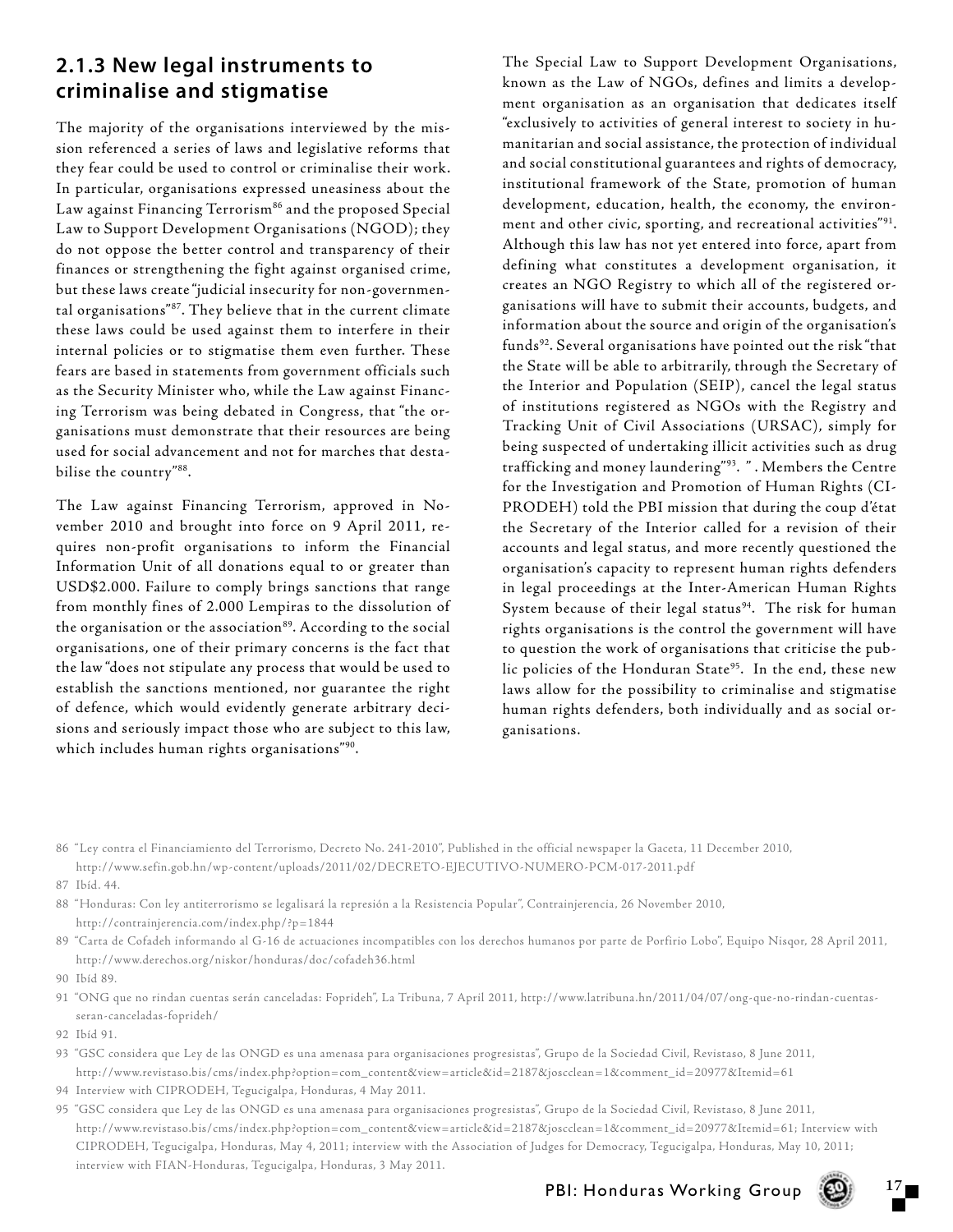#### **2.1.4 Public statements against human rights defenders**

PBI has followed with great concern the declarations and public statements against human rights defenders by highlevel public officials and relevant personalities in the country. In this vein, the Minister of Security, Oscar Álvares Guerrero, has made public statements blaming human rights organisations for contributing to the destabilisation of the government and accusing them of supporting armed groups in the region of Bajo Aguán<sup>96</sup>. The President of Honduras, Porfino Lobo Sosa, while travelling in the United States, accused human rights organisations of making a business out of criticising the country at the international level, saying that "today there is a mixing of the political and there are many organisations for whom it is a large source of income to plant the idea that there is a dramatic situation in the country"97. Miguel Facoussé Barjum, President of the Dinant Group, published a paid advertisement naming various human rights defenders and stating that these individuals were acting "irresponsibly and with perverse intentions" for making formal international complaints about the human rights situation in Honduras<sup>98</sup>.

#### **Civic Council of Popular and Indigenous Organisations of Honduras (COPINH)**

the organisation have suffered is the accusations made by **very problematic dynamic that begins with the public stigmatisation of a movement or an organisation which** 

Although the cases mentioned appear to be cases in which authorities have made isolated statements, they have a collective impact in the work and the lives of HRDs. The Special Prosecutor for Human Rights, Sandra Ponce, also expressed her concern for the polarised environment and the stigmatisation of certain sectors of the civil society, in particular citing potentially inflammatory newspaper headlines such as " The Teacher's Cartel"105. In the context of almost complete impunity for human rights violations, stigmatisation and criminal accusations against HRDs increases their vulnerability to these attacks, threats, and discrimination. The mission received the testimony of one HRD who was refused medical treatment after having been shot and injured, for having been signalled as a delinquent when exercising his right to defend human rights<sup>106</sup>. Given the panorama presented here, with physical attacks and the threat of criminal proceeding for legitimate work, it is complicated

- 96 "Relatora de la ONU conoce de hostigamiento contra organisaciones de derechos humanos", FIAN Honduras, 20 January 2011, http://www.fian.hn/v1/index.php?option=com\_k2&view=item&id=321:relatora-de-la-onu-conoce-de-hostigamiento-contra-organisaciones-de-derechos humanos&Itemid=4; "ONG financian grupos armados al norte de Honduras", El Heraldo, 25 November 2011, http://www.elheraldo.hn/Pa%C3%ADs/Edi ciones/2010/11/25/Noticias/ONG-financian-grupos-armados-al-norte-de-Honduras.
- 97 "Hacen negocio con DD HH, critica Pepe Lobo", La Prensa, 9 November 2011, http://www.laprensa.hn/Pa%C3%ADs/Ediciones/2010/11/09/Noticias/ Hacen-negocio-con-DD-HH-critica-Pepe-Lobo; "Defensores de DD.HH. se dejan llevar por dólares del extranjero", La Tribuna, 9 November 2011, http://www.latribuna.hn/2010/11/09/defensores-de-ddhh-se-dejan-llevar-por-dolares-del-extranjero/
- 98 Comunicado de Prensa, "Al Pueblo Hondureño y Comunidad Internacional," La Tribuna, 13 April 2011.
- 99 Interview with COPINH, La Esperanza, Honduras, 8 May 2011.
- 100 Ibíd. 99.
- 101 "Relatoría Especial manifiesta su preocupación por hostigamientos de radios comunitarias en Honduras", Special Rapporteur on Freedom of Expression, IACHR, Comunicado de Prensa R1/11, 11 January 2011, http://www.cidh.oas.org/relatoria/showarticle.asp?artID=831&lID=2
- 102 Ibíd. 99.
- 103 "Selayistas quemaron escuela en Lempira", El Heraldo, 11 May 2011, http://www.elheraldo.hn/Pa%C3%ADs/Ediciones/2011/03/11/Noticias/Selayistas quemaron-escuela-en-Lempira; "Gobierno condena incendio de escuela en aldea de Lempira", La Tribuna, 11 May 2011, http://www.latribuna.hn/2011/03/11/gobierno-condena-incendio-de-escuela-en-aldea-de-lempira/
- 104 "Denuncia agresión del ejercito contra jóvenes miembros de la organisación", Press release, COPINH, 14 May 2011, http://www.copinh.org/leer. php/3332854
- 105 Ibíd. 42.
- 106 Ibíd. 80.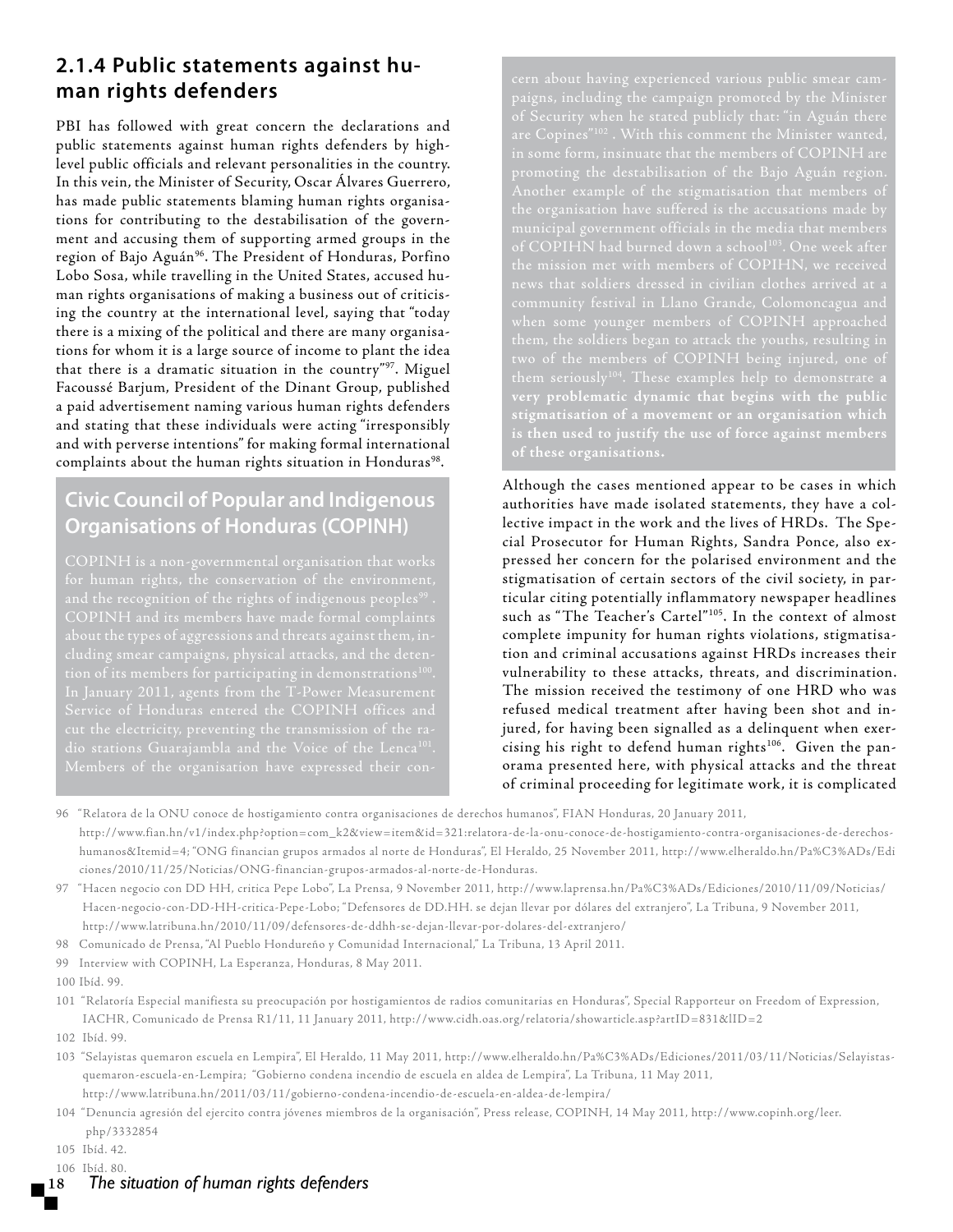for HRDs to approach State authorities to ask for protection when it is the representatives of these same institutions that are calling them delinquents and dangerous.

This continues in spite of the recommendation of the UN Special Rapporteur on the Situation of Human Rights Defenders that public recognition by States, and in virtue their representatives, of the important and legitimate nature of human rights work is the first step in protecting human rights defenders<sup>107</sup>.

#### **Environmental Committee of the Siria Valley**

#### **24 August Farmers Association**

place on 2 June 2011 $^{117}$ . On 24 May 2008 during one of

107 Ibíd. 52, para. 114.

- 108 "Acción Urgente: Estado de Honduras Continúa criminalisando Defensores de Derechos Humanos", COFADEH, 6 July 2011, http://www.defensoresenlinea.com/cms/index.php?option=com\_content&view=article&id=1470:juesa-criminalisa-defensa-del-bosque-en-el-valle-de siria&catid=42:seg-y-jus&Itemid=159
- 109 Ibíd 108.
- 110 "Auto de prisión para ambientalistas del Valle de Siria", Defensores en Línea, 2 August 2011, http://www.defensoresenlinea.com/cms/index.php?option= com\_content&view=article&id=1531:auto deprision-para-ambientalistas-del-valle-de-siria&catid=58:amb&Itemid=181
- 111 Communication with members of the Environmental Committee of Siria Valley, 2 August 2011.
- 112 "Sobreseimiento provisional para pobladores de El Suyatal", Defensores en Línea, 5 August 2011, http://www.defensoresenlinea.com/cms/index.php?view =article&catid=58%3Aamb&id=1538%3Asobreseimiento-provisional-para-pobladores-de-el-suyatal&option=com\_content&Itemid=181
- 113 "Ley forestal de áreas protegidas y vidas silvestres, Decreo No. 98-2007", Articulo 186 published in the newspaper la Gaceta, 26 February 2008, http://www.serna.gob.hn/DGA/Ley%20Forestal%20Areas%20Protegidas%20y%20Vida%20Silvestre%20-%20Gaceta.pdf
- 114 Interview with Associative Company 24th of August, El Rincon Siguatepeque Honduras, 8 May 2011.
- 115 "Empresa Asociativa Campesina "24 de Agosto", Fian Hondura, 30 September 2009, http://www.fian.hn/v1/index.php?option=com\_k2&view=item&id=9:emp 116 Ibíd. 114.
- 117 "Campesinos de Siguatepeque, agredidos nuevamente por policías y terratenientes", Empresa Asociativa 24 de Agosto, Comunicado de Prensa, 2 de junio 2011, http://voselsoberano.com/v1/index.php?option=com\_content&view=article&id=11518:campesinos-de-siguatepeque-agredidos-nuevamente-por policias-y-terratenientes&catid=24:comunicados

118 Ibíd. 114.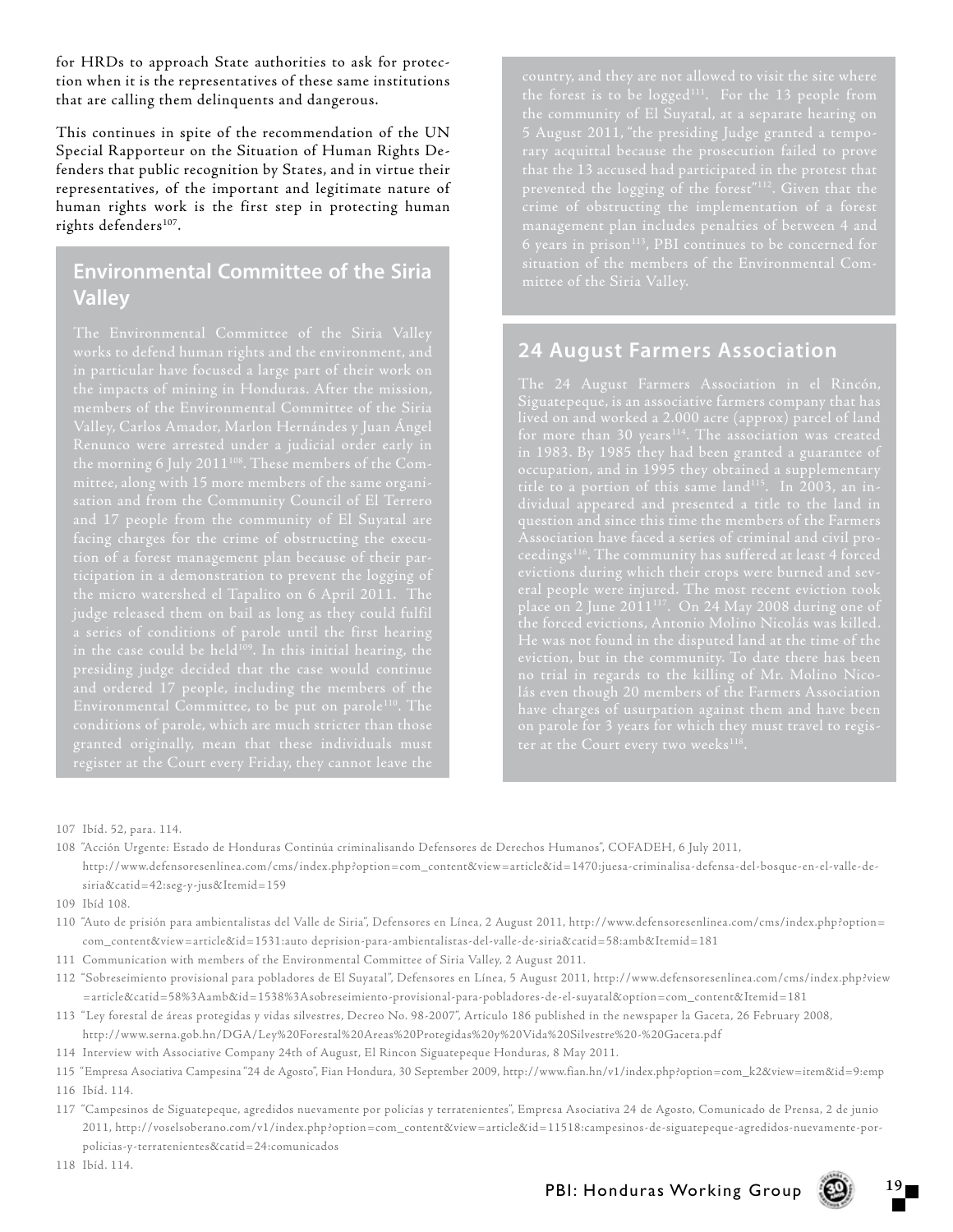#### **3.1 The Protection of Human Rights Defenders**

The PBI mission was able to observe a few patterns of the attacks that human rights defenders are suffering in Honduras. **In the interviews, the mission received information about direct telephone threats; indirect threats via third persons; selective killings of groups such as journalists and communications activists, peasant farmers, members of LG-BTQ community, and teachers; attacks by private security guards including kidnappings, threats, assassinations, and harassment; attacks against the offices of social organisations such as break-ins and raids, and intimidating visits from unknown individuals; burning of community radio equipment; surveillance and stalking; smear campaigns; and excessive criminal proceedings against human rights defenders.** In order to confront these attacks, Honduran organisations have implemented their own protection measures and have organised themselves to present cases and formal complaints in front of international protection and investigative mechanisms like the IACHR, the International Criminal Court (ICC), and United Nations Human Rights System.

#### **State responsibility to protect human rights defenders**

 $discription<sup>119</sup>$ .

Multiple individuals, communities, and organisations that have been attacked for their work defending human rights, told the mission that they perceive international justice and mechanisms as the only way to confront the risks they suffer. According to them, effective protection mechanisms at the local level simply do not exist<sup>121</sup>. In an IACHR hearing at the end of March 2011, representatives from the Honduran State announced the creation of a national plan to develop a Protocol for the Protection of Human Rights Defenders<sup>122</sup>. The IACHR has recommended that this protocol be created in accordance with international standards and that the protection measures be developed in consultation with the beneficiaries of such measures<sup>123</sup>.

#### **3.2 International Protection Mechanisms for Human Rights Defenders**

#### **The Precautionary Measures of IACHR**

- 119 "Declaration on the Right and Responsibility of Individuals, Groups and Organs of Society to Promote and Protect Universally Recognised Human Rights and Fundamental Freedoms", Resolution 53/144 adopted by the General Assembly, 8 March 1998, UN Doc. A/RES/53/144, Article 12.
- 120 Ibíd. 19, para. 1.
- 121 Interview with the Association of Judges for Democracy, San Pedro Sula, Honduras, 10 May 2011; interview with members of the organisation Arco Iris (Rainbow Collective), Tegucigalpa, Honduras, 5 May 2011; interview with ERIC and Radio Progreso, El Progreso, Honduras, 11 May 2011; interview with CIPRODEH, Tegucigalpa, Honduras, 4 May 2011.
- 122 "IACHR Concludes its 141st Regular Session", IACHR, Press Release No. 28/11, 1 April 2011, http://www.cidh.oas.org/Comunicados/ English/2011/28-11eng.htm
- 123 "Annex to Press Release 28/11 on the 141º Period of Ordinary Sessions", IACHR, 1 April 2011, http://www.cidh.org/Comunicados/English/2011/28A-11eng.htm
- 124 "Article 25: Rules of Procedure of the Inter-American Commision on Human Rights", Approved by the Commission in the 137th period of ordinary sessions, celebrated on 28 October to 13 November 2009.
- 125 "AG/RES. 2128 (XXXV-O/05): Observations and Recommendations of the Annual Report of the Inter-American Commission on Human Rights", approved in the fourth plenary session of the General Assembly of the OAS, celebrated on 7 June 2005, para. 3b).
- 126 Ibíd. 19, para. 5.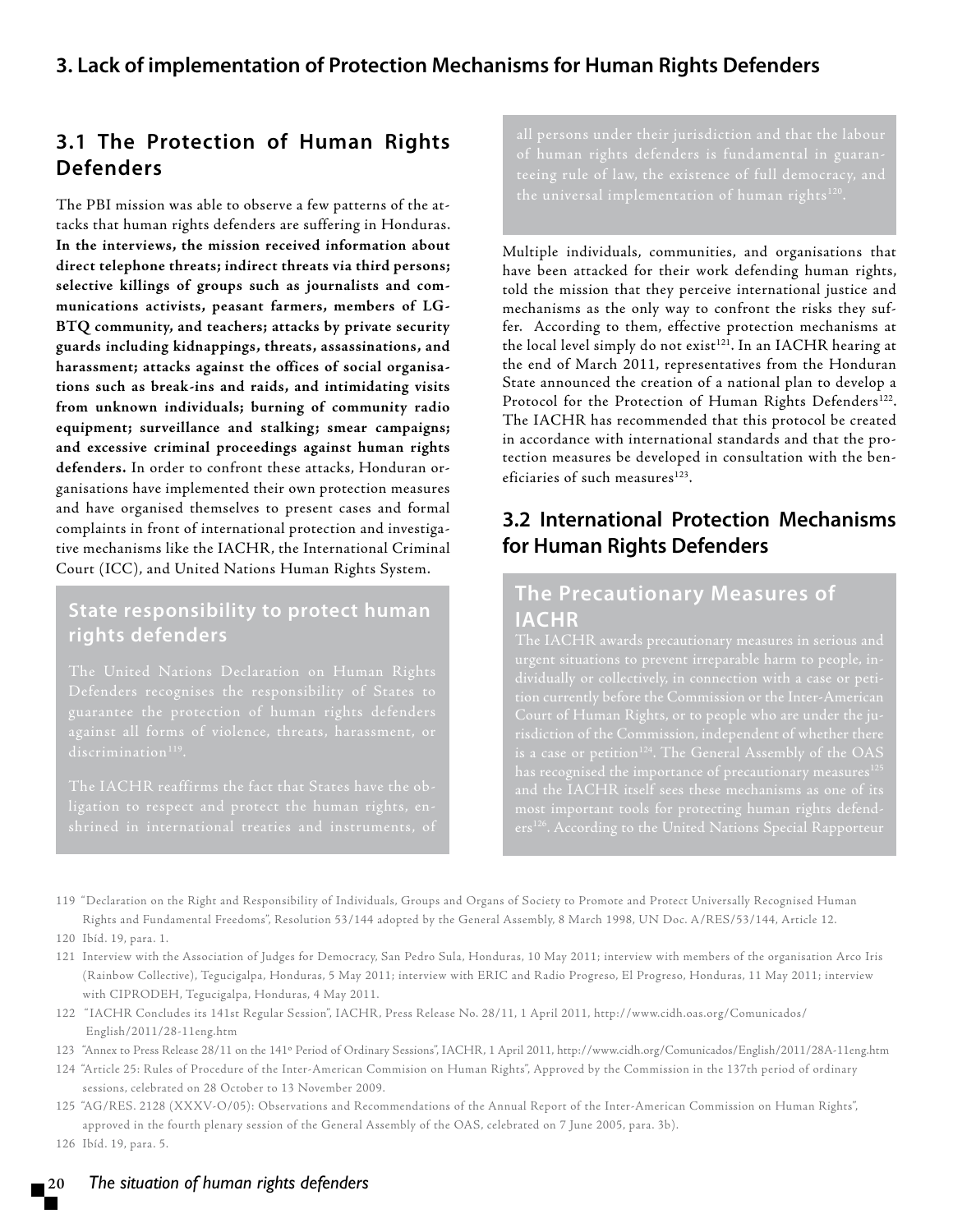#### **3.2.1 Applying and implementing precautionary measures of the IACHR**

Honduran organisations have stated that meeting the stipulations of the precautionary measures was already problematic before the coup d'état, but since then the implementation of these measures has become even worse and less effective<sup>128</sup>. The PBI mission received information about the lack of implementation of these measures and the impact that this gap has had on the reality of human rights defenders. Since the coup d'état, the IACHR has awarded 12 separate precautionary measures for individuals and groups in Honduras. Additionally, it has broadened precautionary measure No. 196/09 at least 28 times since it was originally granted on 29 June 2009 in order to address "a series of circumstances that arose as a result of the coup d'état in Honduras"129. It is important to note that the number of precautionary measures does not indicate the number of people protected. The IACHR grants measures that protect more than one person and protect collectives such as communities or indigenous peoples<sup>130</sup>. For example, at the end of 2009 the precautionary measure No. 196/09 extended protection to 147 people<sup>131</sup>. According to the IACHR, since 28 June 2009, the day of the coup, it has used the mechanisms of granting precautionary measures and requesting information from the State many times to protect thousands of people in Honduras<sup>132</sup>. Ten of the 30 organisations interviewed by the mission confirmed that members of their organisations had been granted precautionary measures by the IACHR<sup>133</sup>. The following section highlights some of the concerns expressed by the organisations, individuals, and communities that are currently beneficiaries of this protection mechanism.

#### **Lack financial and human resources in order to ensure the implementation of the measures**

After its visit to Honduras in May 2010, the IACHR stated that it "was able to establish that the efforts the State made to implement the precautionary measures have been few, late in coming, inadequate and in some cases nonexistent"134. For the organisations and beneficiaries of these measures, there is a general perception that "there is not a strong response from the State when there are threats against people who have precautionary measures"<sup>135</sup>. In the interviews conducted, various people stated that there is a lack of trust because of the coup d'état, but also a fear that those people threatening human rights defenders have connections to the State or institutions that are supposed to provide them with protection<sup>136</sup>. These concerns have been expressed to the IACHR, which has stated that it has received "testimony to the effect that some beneficiaries of precautionary measures are afraid to receive any protection from the very persons they regard as the aggressors"137.

One of the greatest obstacles, according to Honduran organisations and the IACHR, is the lack of an effective mechanism for the implementation of these measures. The Inter-Institutional Commission of Human Rights exists for the purpose of coordinating and supervising the implementation of precautionary measures. This Commission is comprised of "representatives of the Supreme Court, Public Ministry, Minister of Security, Attorney General's Office, Special Commission for Human Rights of the Ministry of External Relations, Minister of the Interior and Justice, as well as a representative of the President of the Republic"138. Observing the failure in the implementation of the precautionary measures, the IACHR recommended in June 2010 that the Honduran State "provide the Inter-Institutional Commission – charged with the internal coordination of these matters – with proper staff and sufficient resources so that it can efficiently respond to the Commission's precautionary measures"<sup>139</sup>.

127 Ibíd. 52, para. 106

128 "La implementación de las medidas cautelares otorgadas en el contexto del Golpe de Estado en Honduras", Presented to the IACHR by COFADEH, CIPRODEH, ERIC, and CEJIL, October 2011.

129 "Annual Report of the Inter-American Commission on Human Rights 2009: Chapter III the system of petitions and individual cases", IACHR, OEA/Ser.L/V/II Doc. 51 corr. 1, para 37.

130 Ibíd. 124.

131 Ibíd. 125, para 11; MC 96/06 – Ampliación el 24 de julio 2009 para incluir a Nahúm Palacios.

132 Ibíd. 41, para. 68.

133 The Voice of Zacate Grande, Radio Progreso, OFRANEH, CDM San Pedro Sula, COPINH, CUTH, Arco Iris, Cattrachas, CODEH, y COFADEH.

134 Ibíd. 41, para. 71.

135 Ibíd. 94.

136 Interview with journalist Felix Molina, Tegucigalpa, Honduras, 2 May 2011; interview with the Committee for the Defense of Human Rights in Honduras (CODEH) Tegucigalpa, Honduras, 2 May 2011; interview with CIRPODEH, Tegucigalpa, Honduras, 4 May 2011; and interview with the Association of Judges for Democracy, San Pedro Sula, Honduras, 10 May 2011.

137 Ibíd. 41, para. 71.

138 Ibíd. 128, p. 3.

139 Ibíd. 41, para. 72.

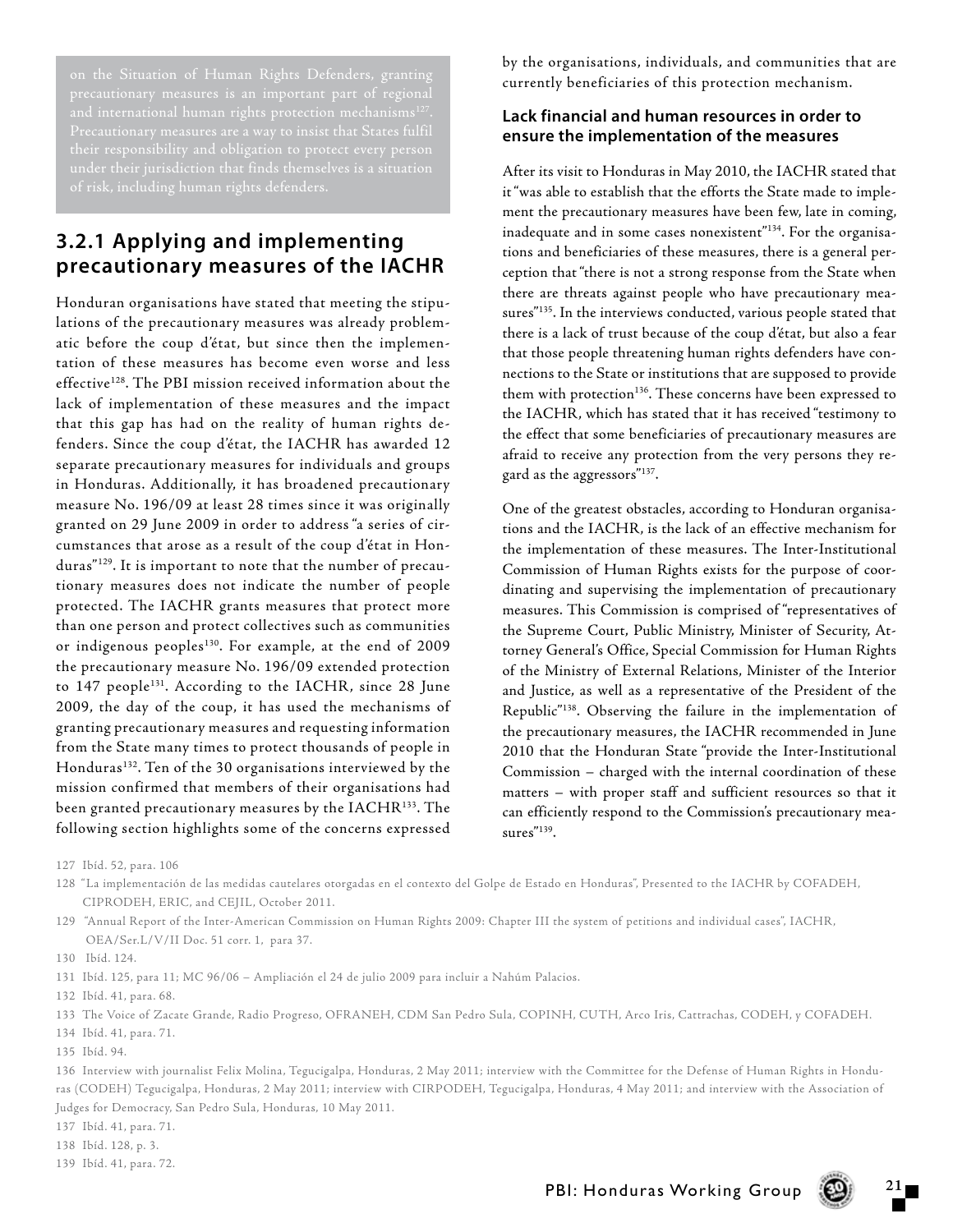

According to declarations made by State functionaries in June 2011, the Inter-Institutional Commission had been able to arrive at agreements for 287 precautionary measures $140$ . However, various organisations, individuals, and communities with whom the mission met stated that although they had come to an agreement with the government of the implementation of their precautionary measures, the State had not fulfilled the agreed upon measures. In this regard, members of the organisation Arco Iris (the Rainbow Collective) stated that they had signed an agreement with the Ministry of Security and for a month the police conducted perimeter patrols that were documented, but since that time nothing has been done<sup>141</sup>.

**The mission noted cases where police officers that were meant to provide protection asked the human rights defend**ers to pay for their food and transportation costs<sup>142</sup>. There were also organisations that gave examples in which State authorities would no longer receive formal complaints about violations of the precautionary measures "because they already have too many registered complaints about precautionary measures and they couldn't receive more<sup>143</sup>. Members of the organisation OFRANEH explained that before they the coup they held follow-up meetings for the case of the community Triunfo de la Cruz, but these meetings did not continue after the coup d'etat. For them, the fundamental problem is that effective mechanisms to respond and implement to precautionary measures of the IACHR do not exist<sup>144</sup>.

#### **The reality for human rights defenders**

The impact of the failure of the Honduran State to implement and comply with protection measures is a reality and is demonstrated by the number of people with precautionary measures that have been killed, threatened, and had their family members and people close to them attacked. For example, the journalist **Nahúm Palacios and his wife were killed on 14 March 2010, at a time when Mr. Palacios was**  supposed to be under the protection of these measures<sup>145</sup>. Honduran organisations have documented cases where people who have been granted precautionary measures report being followed and under surveillance, receiving direct threats, and being attacked<sup>146</sup>. The mission received information of family members of beneficiaries of precautionary measures who have been attacked and threatened. Members of the Lesbian Network Cattrachas (la Red Lésbica Cattrachas) reported that a friend of a member of the organisation was killed while that member was under the protection of these measures. " The police response was that the Honduran State was not responsible for this murder because it was [the member of Cattrachas] who was under the protection of the precautionary measures and not the friend"147. For some people interviewed, the granting of precautionary measures has had an unexpected and undesirable effect: it has served as a way to identify the people who are involved in defending human rights, but given that they are not be-

- 141 Interview with Arco Iris (Rainbow Collective), Tegucigalpa, Honduras, 4 May 2011.
- 142 Interview with CUTH, Tegucigalpa, Honduras, 6 May 2011.

<sup>140</sup> Ramón Custodio Espinosa, Ambassador of Honduras in Brussels, Presentation to the Subcommittee of Human Rights of the EU 11 July 2011,

http://www.europarl.europa.eu/activities/committees/homeCom.do?language=ES&body=DROI

<sup>143</sup> Ibíd. 73.

<sup>144</sup> Ibíd. 73.

<sup>145</sup> Ibíd. 41, para. 49.

<sup>146</sup> Ibíd. 128, p. 10-15.

<sup>147</sup> Interview with the Lesbian Network Cattrachas, Tegucigalpa, Honduras, 6 May 2011.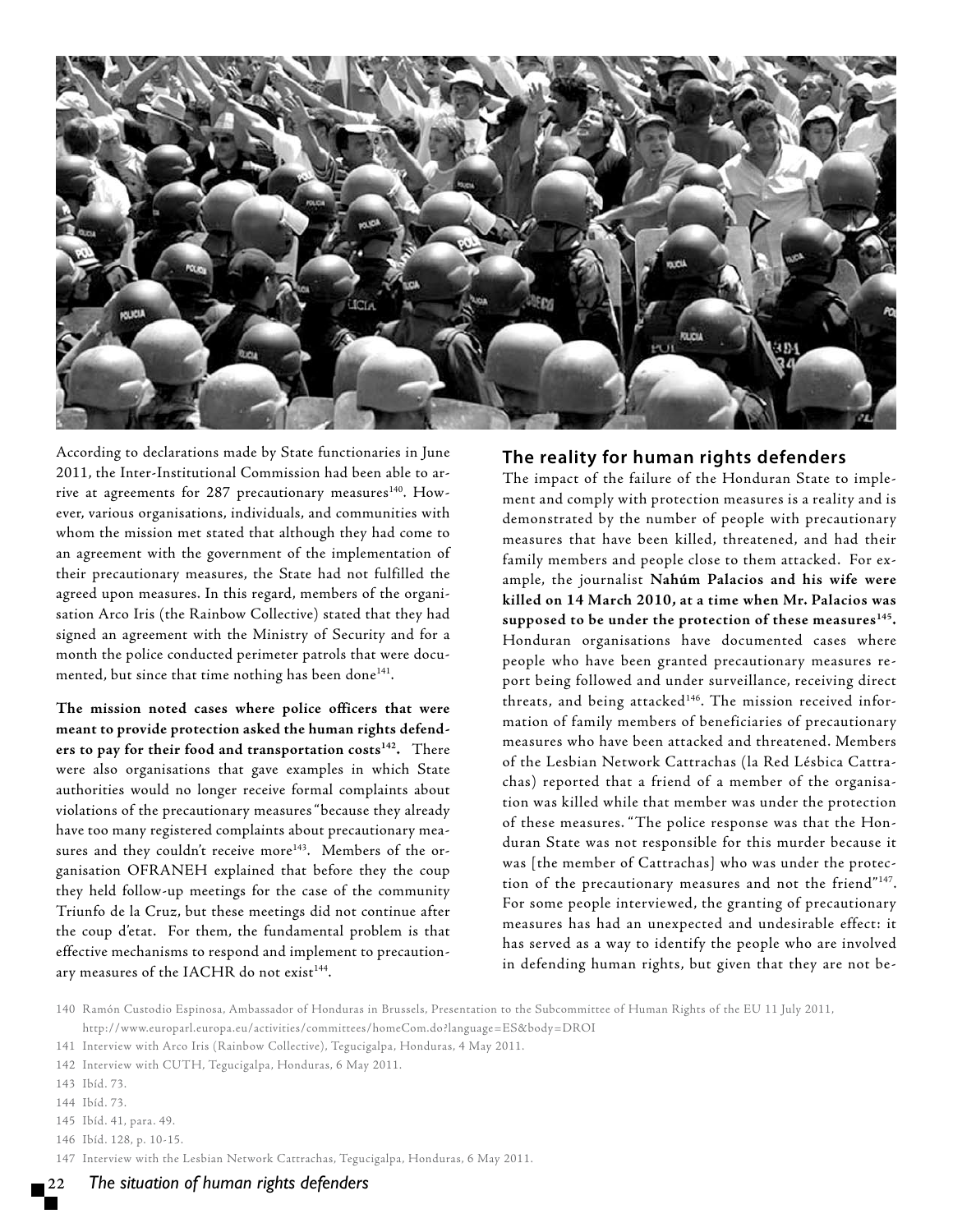ing implemented appropriately, this recognition has placed these people and organisations in a situation of increased vulnerability148. **One organisation explained that during a hearing about the precautionary measures with IACHR, there was the presence of soldiers dressed in civilian clothing inside the room and at the door, monitoring who was entering and existing the hearing149.** 

#### **3.2.2 The European Union Guidelines on Human Rights Defenders**

#### **The European Union Guidelines on Human Rights Defenders**

The EU Guidelines have been a useful and effective tool for protecting human rights defenders in various countries where PBI works. Based in these experiences, the mission wanted to verify their use in Honduras. Firstly, it is important to recognise the effort made in publishing and adopting the local strategy of the EU for Human Rights Defenders in Honduras in July 2010 by the EU Delegation in Honduras and German, Spanish, French, Italian, and Swedish Embassies. The local strategy was created in consultation with Honduran human rights organisations and included concrete recommendations such as the creation of a Contact Group in conjunction with Honduran civil society organisations in order to examine cases of threats and attacks against human rights defenders. Also, the strategy envisages visits from representatives of the Embassies and the EU delegation to offices of organisations and public events, such as press conferences, of organisations that have been threatened or attacked, in addition to attending public hearings against human rights defenders<sup>152</sup>.

In the meetings with the Embassies of EU Member States and the EU Delegation, they confirmed various actions that they are taking in order to put the Guidelines into practice apart from the creation of the local strategy<sup>153</sup>. The representatives of the EU Delegation mentioned that they have made in situ visits and they maintain a continuous dialogue with human rights organisations<sup>154</sup>. Representatives of the German Embassy spoke of how after the kidnapping of a member of the organisation the Association for a More Just Society (ASJ), they decided to attend a press conference denouncing the attack and they felt that their presence had value<sup>155</sup>. Additionally, the Association of Judges for Democracy expressed its gratitude for the reaction of the Spanish Embassy with regards to their case<sup>156</sup>.

#### **Lack of knowledge of the Guidelines**

Despite these efforts, the mission also noted various points of concern with regards to the concrete implementation of the Guidelines. **In general, there was a lack of knowledge regarding the Guidelines and local strategy amongst many of the organisations with whom PBI met, particularly among those organisations not based in the capital of the country157.**One organisation commented in reference to the Embassies present in Honduras that their representatives "do not come to San Pedro Sula"158. It is important to state that in general the organisations based in the farthest and most rural regions of the country are those that defend economic, social and cultural rights, and the rights

- 153 Interview with personel from the Spanish Agency of International Coorperation for Development (AECID), Tegucigalpa, Honduras, May 18, 2011; interview with personel from Embassy of Germany, Tegucigalpa, Honduras, May 18, 2011; interview with personal from the EU Delegation in Honduras, Tegucigalpa, Honduras, May 19, 2011.
- 154 Interview with personal from the EU Delegation in Honduras, Tegucigalpa, Honduras, May 19, 2011.
- 155 Interview with personel from Embassy of Germany, Tegucigalpa, Honduras, May 18, 2011.
- 156 Ibíd 20.

157 Red Comal, OFRANEH, SINTRAIN Tocoa, and the Association of Judges for Democracy expressed a total lack of knowledge of the Guidelines. 158 Ibíd. 7.



<sup>148</sup> Ibíd. 21. 149 Ibíd 36.

<sup>150 &</sup>quot;Guidelines on Human Rights Defenders", Council of the European Union, Brussels, 10 June 2009 (24.06), 16332/2/08 Rev. 2, para. 1, http://register.consilium.europa.eu/pdf/es/08/st16/st16332-re02.es08.pdf

<sup>151</sup> Ibíd. 150, para. 1.

<sup>152 &</sup>quot;Estrategia local de la Unión Europea para Defensores de los Derechos Humanos en Honduras", Delegación de la Unión Europea en Honduras, Tegucigalpa, Honduras el 27 de julio 2010, p. 17-18.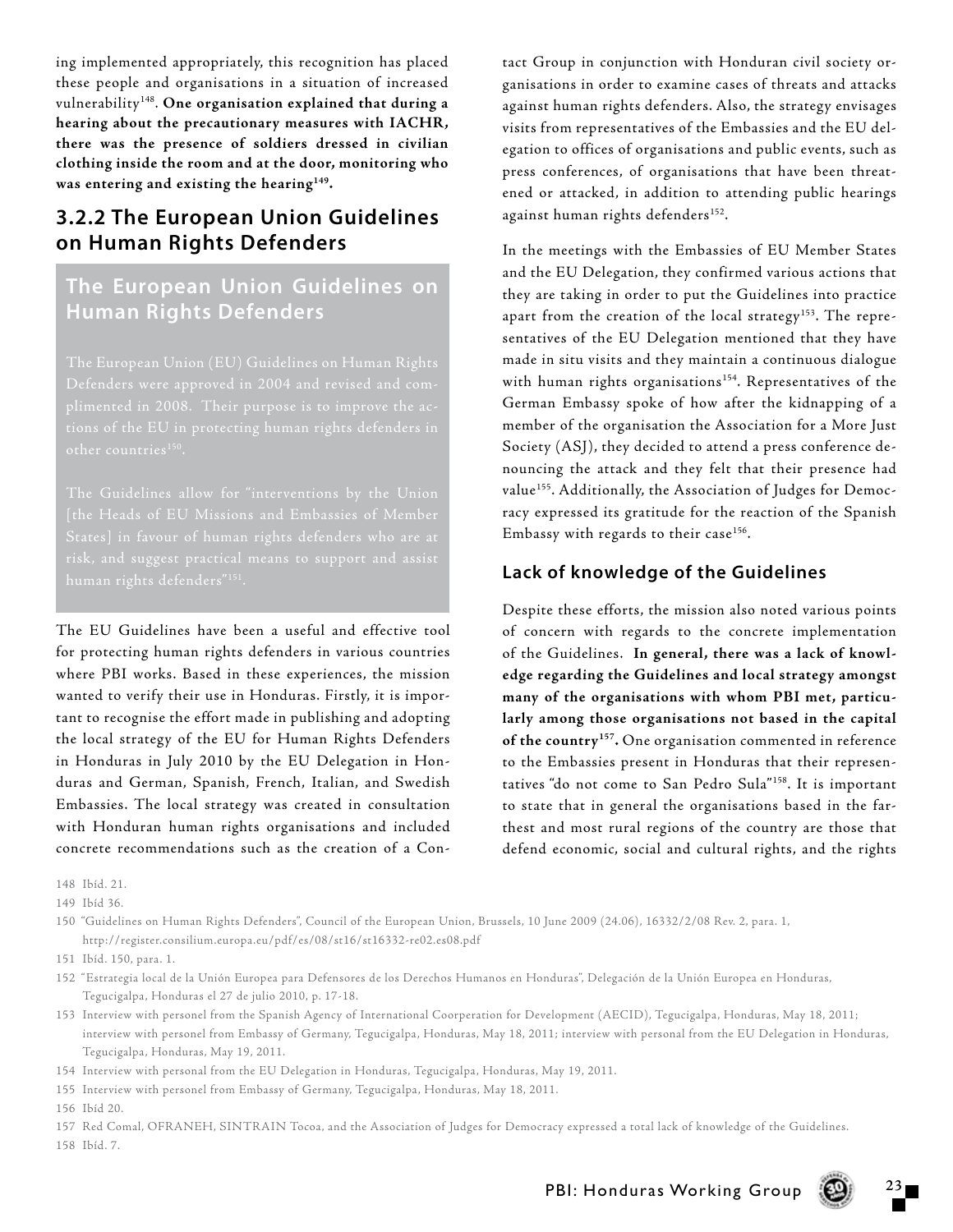

of indigenous peoples and garifuna communities. Precisely because of the nature of their work, and their geographic isolation, these organisations find themselves in a situation of increased risk.

#### **Inappropriate application of the Guidelines**

The PBI mission received information about a technical mission that was sent by the EU Delegation to the Bajo Aguán region. In practice, such a mission to the more conflictive regions of the country falls within the recommended measures of the Guidelines, highlighted in the recommendations of the local strategy, and could be ideal moments in which the Embassies and the delegation demonstrate their respect for the work of human rights defenders, resulting in their increase protection and safety. However, it is concerning that, according to Honduran organisations, there has not been any public follow-up to this delegation<sup>159</sup>.

159 Ibíd. 21.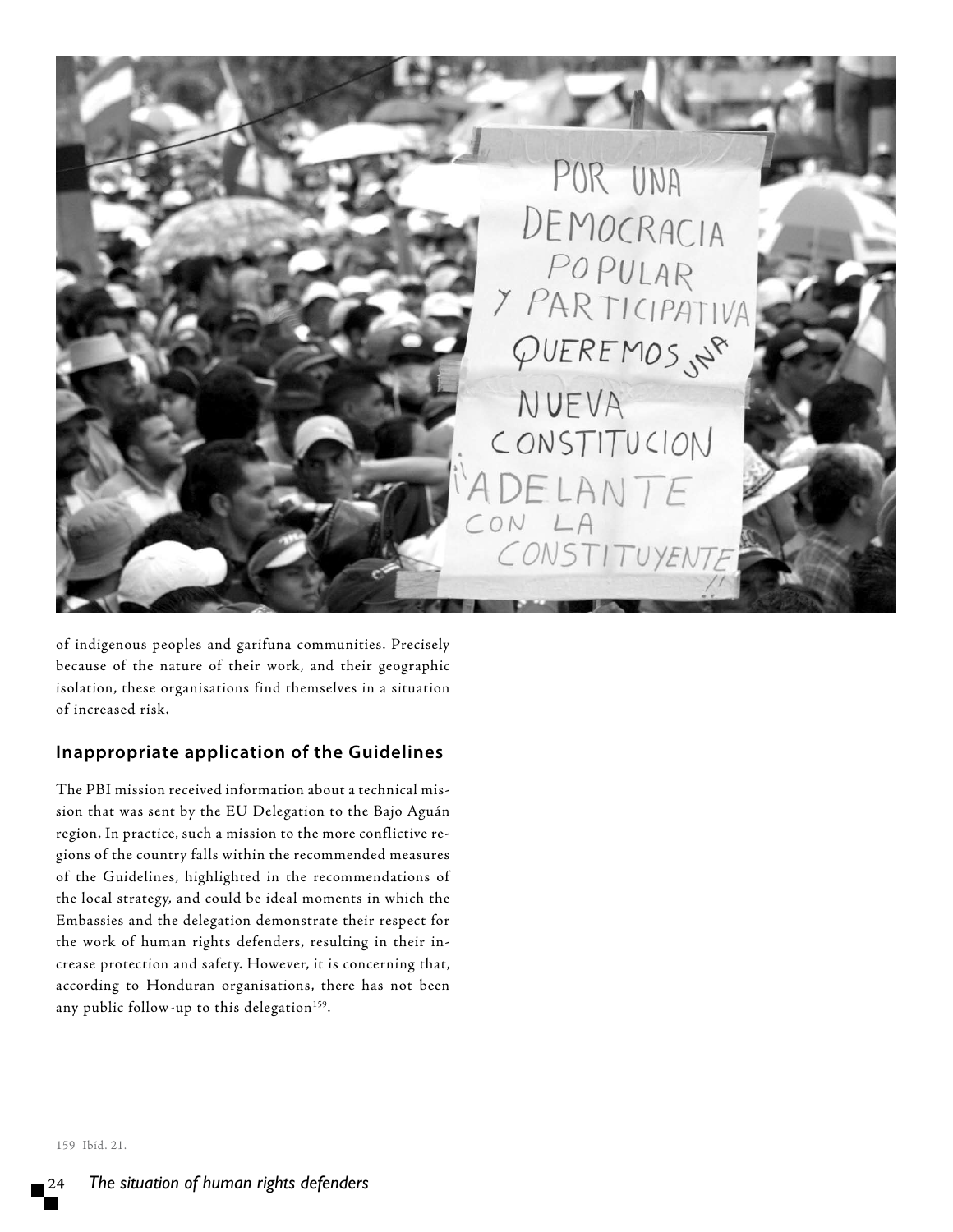



 $\frac{25}{\blacksquare}$